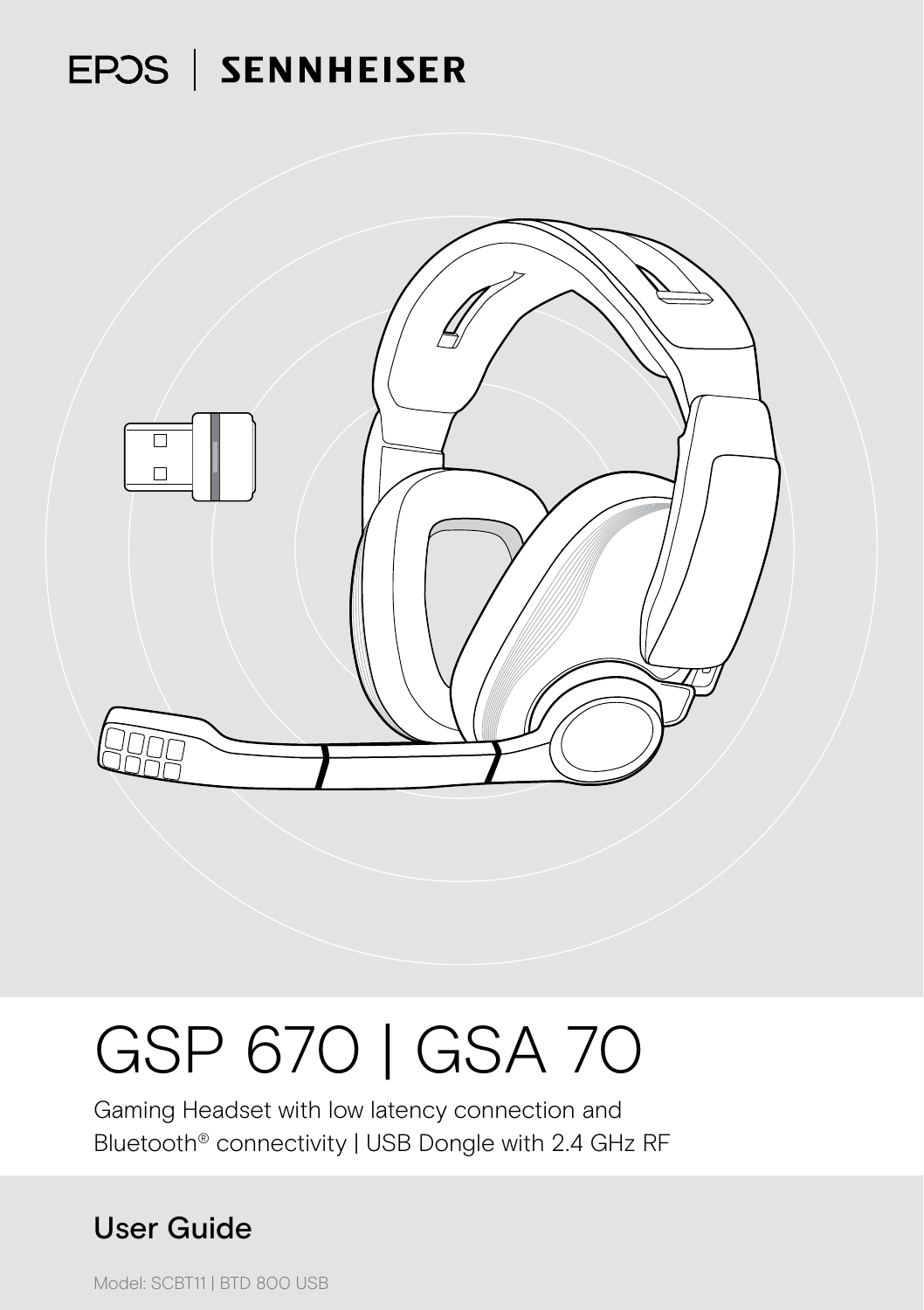## Contents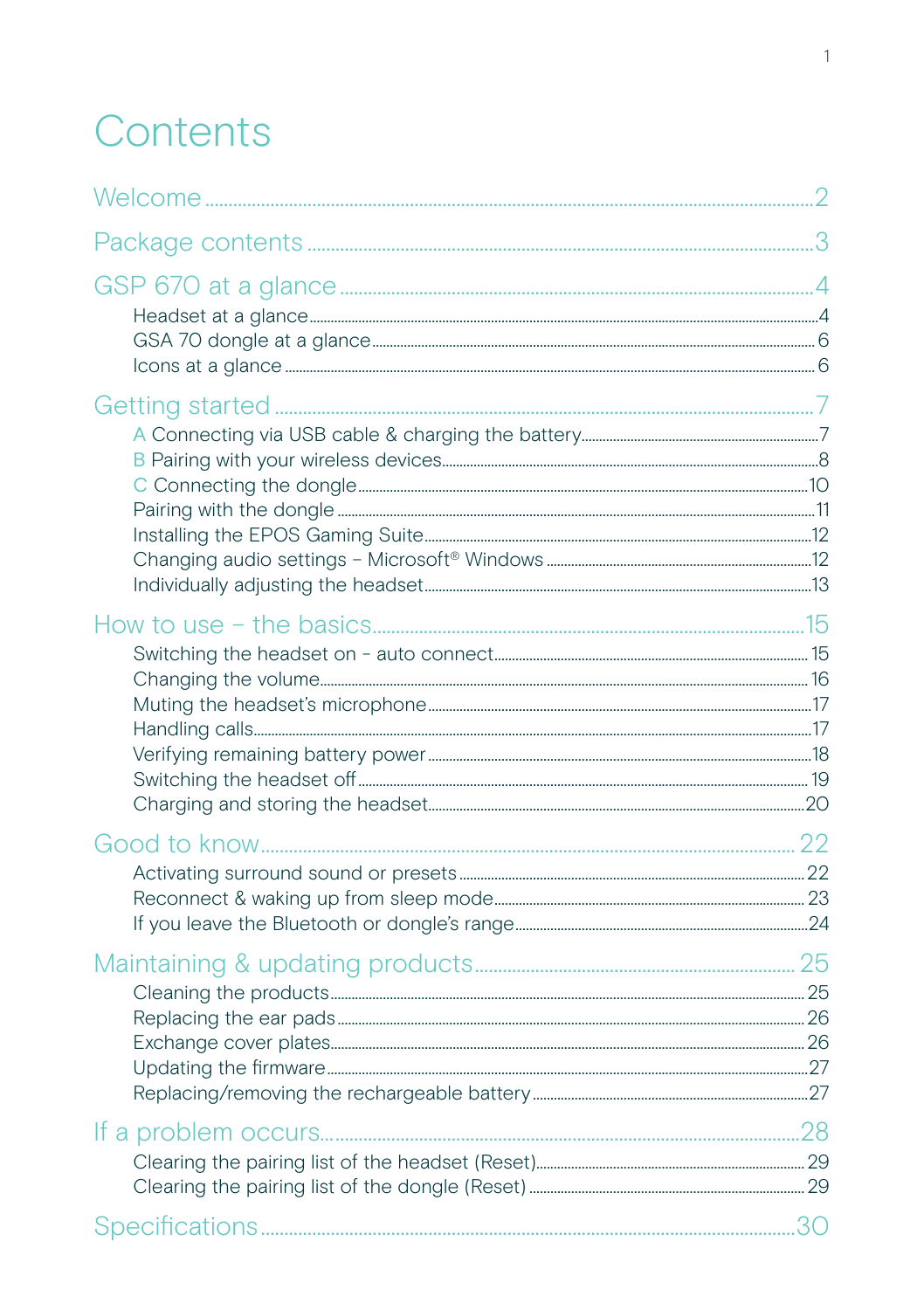## <span id="page-2-0"></span>**Welcome**

The new GSP 670 wireless gaming headset, combines the HiFi audio performance of the GSP 600 with advanced features and wireless connectivity.

Through the **EPOS Gaming Suite** the headset will get even more features unlocked, and delivers cutting edge audio performance.

#### **Connectivity**

The headset can be connected to the PC or PS 4™ either via USB or through the wireless Dongle. Furthermore the headset offers Bluetooth 5.0 connectivity to Bluetooth compliant devices.

#### EPOS Gaming Suite

The EPOS Gaming Suite, is a free of charge software for PCs with Microsoft® Windows and offers additional features for the headset. The software also allows to update the firmware of headset and dongle.

#### Key benefits & features

Low latency connection to dongle GSA 70 for better performance in situations where picture and audio is linked such as Gaming and Video

Bluetooth connection to any compliant Bluetooth device

Separated chat and game audio with two different volume wheels – for PC only

On the fly adjustments of game audio and microphone mute

Smart button to quickly toggle between settings. As standard this will toggle between different profiles in the headset. These profiles can be adjusted in the EPOS Gaming Suite.

Adjustable contact pressure via the headband for perfect wearing comfort

Memory foam ear pads in high quality material for minimal irritation over longer gaming sessions

USB charging

Battery times up to 16 hours over low-latency connection and up to 20 hours via Bluetooth



For safety instructions, consult the Safety Guide.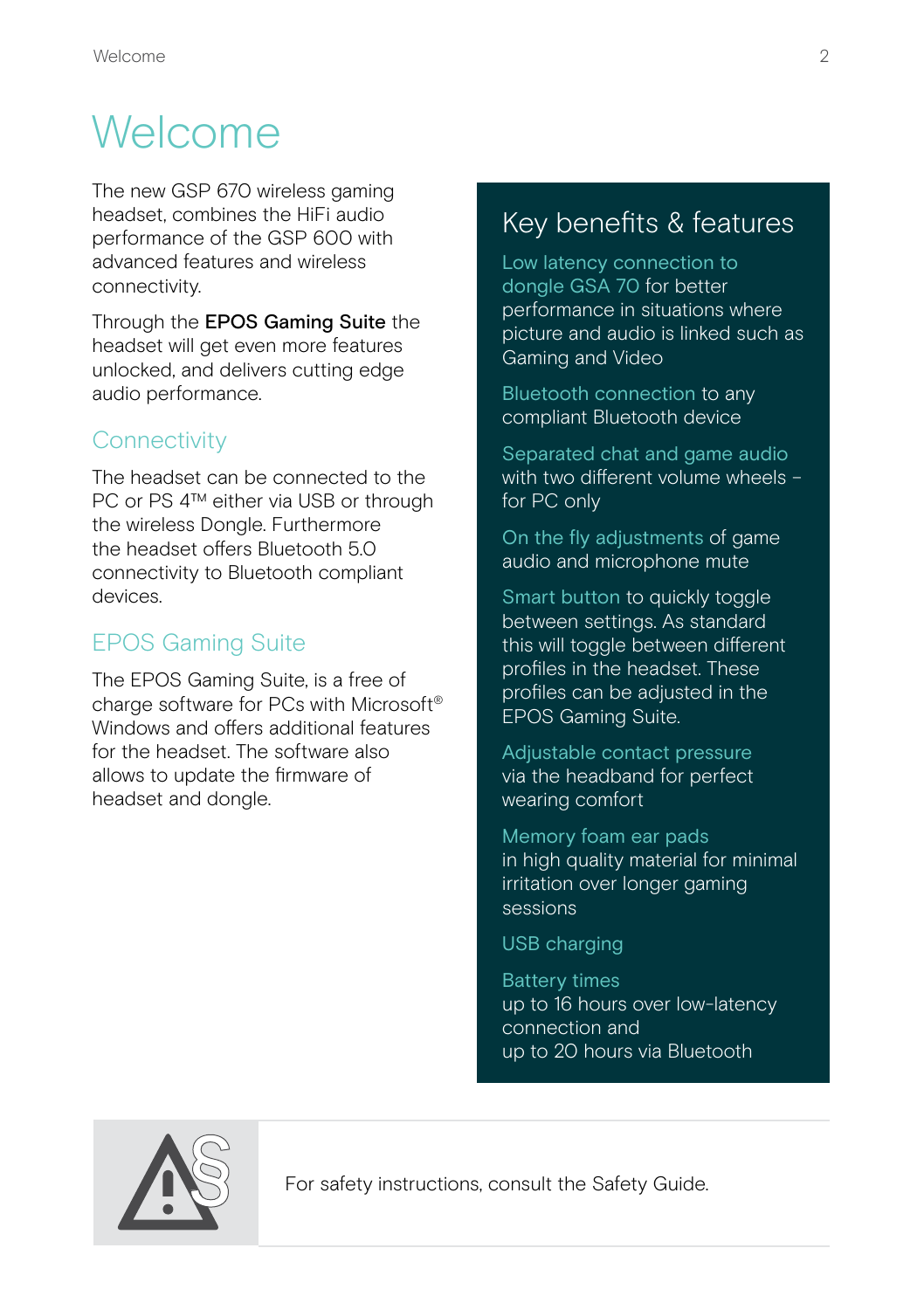## <span id="page-3-0"></span>Package contents

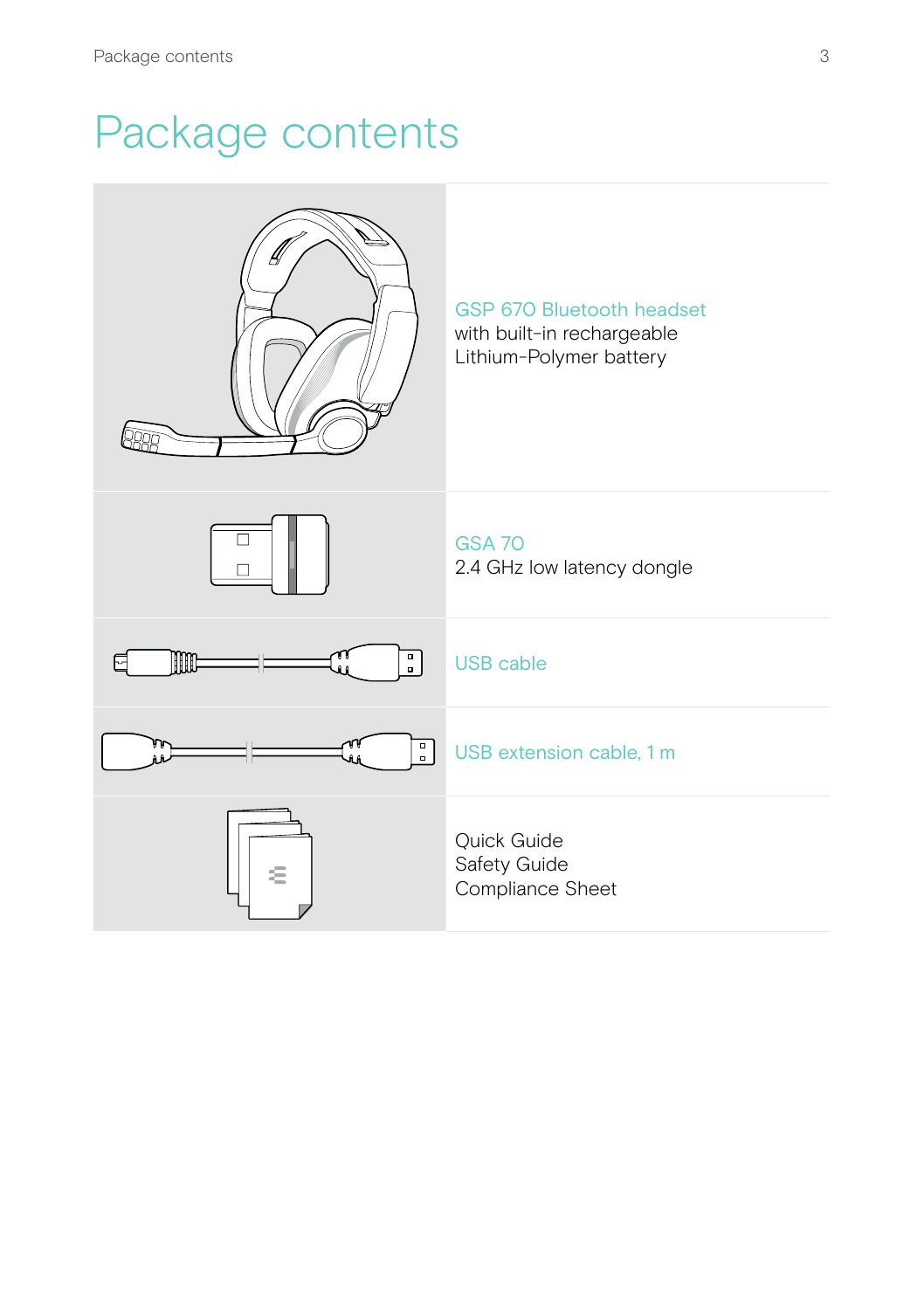## <span id="page-4-0"></span>GSP 670 at a glance

#### Headset at a glance

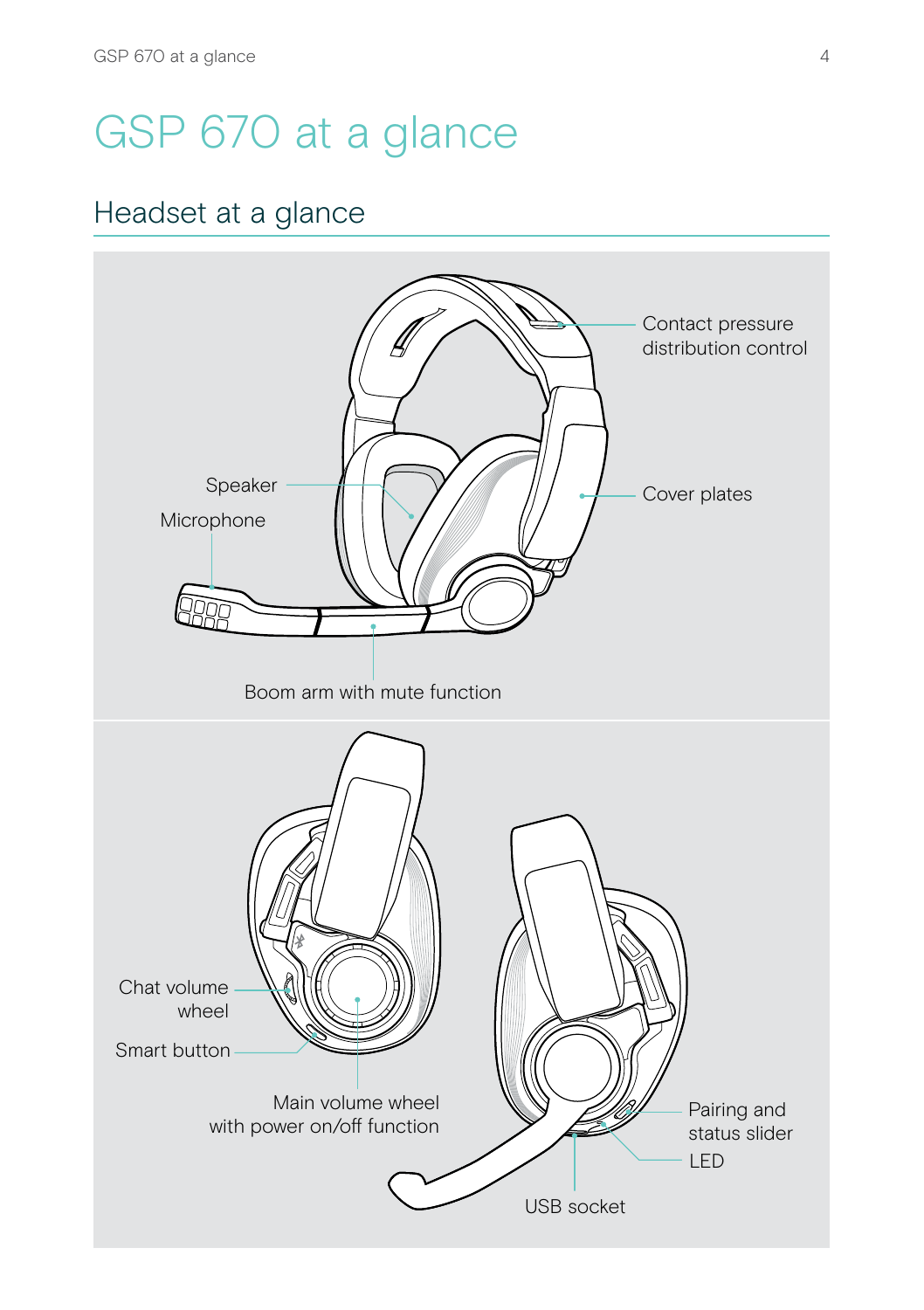#### Overview of the headset LED

| Headset | <b>LED</b>      | Meaning                                                              |
|---------|-----------------|----------------------------------------------------------------------|
|         | $3x$ $\ddot{?}$ | Headset switches on                                                  |
|         | 黨               | Headset is connected via USB<br>cable                                |
|         |                 | Headset is being charged                                             |
|         | 裳               | <u> <sup>家</sup>   <sup>家</sup>   ※  </u> Headset is in pairing mode |
|         | 3x              | Pairing to mobile device was<br>successful*                          |
|         | $3x$ ;          | Pairing to dongle was<br>successful*                                 |
|         | $3x$ $\ddot{?}$ | Pairing has failed or<br>has been cancelled                          |
|         |                 | Headset disconnects                                                  |
|         | $1 \times 3$    | Headset switches off                                                 |
|         |                 | Rechargeable battery is weak                                         |

\*Once the headset is successfully connected, the LED goes off.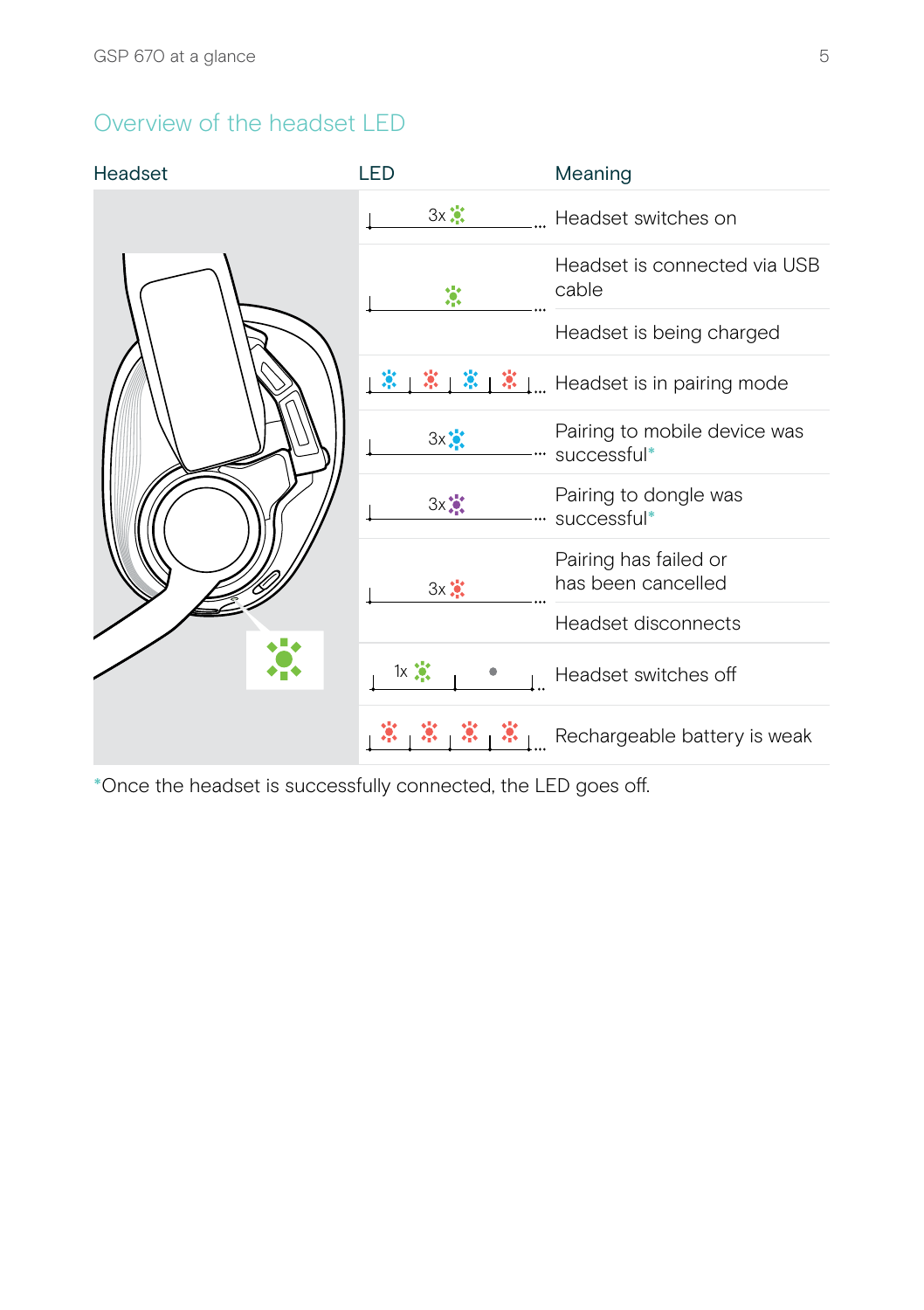## <span id="page-6-0"></span>GSA 70 dongle at a glance



#### Overview of the dongle LED

| Dongle | I FD            | Meaning                                                                  |
|--------|-----------------|--------------------------------------------------------------------------|
|        | 落下落下<br>纂       | Dongle in pairing mode:<br>searching for headsets to<br>pair and connect |
|        | 3x              | Pairing successful                                                       |
|        | $3x$ $\ddot{•}$ | Pairing failed                                                           |
|        | 2s<br>2s        | Dongle tries to connect to<br>the headset                                |
|        | 黨               | Dongle and headset<br>connected                                          |

### Icons at a glance

|    | Tap the button            | Notes: Good to know       |
|----|---------------------------|---------------------------|
|    | Press the button twice    | <b>LED</b> indications    |
| 3s | Press and hold the button | Voice prompt is announced |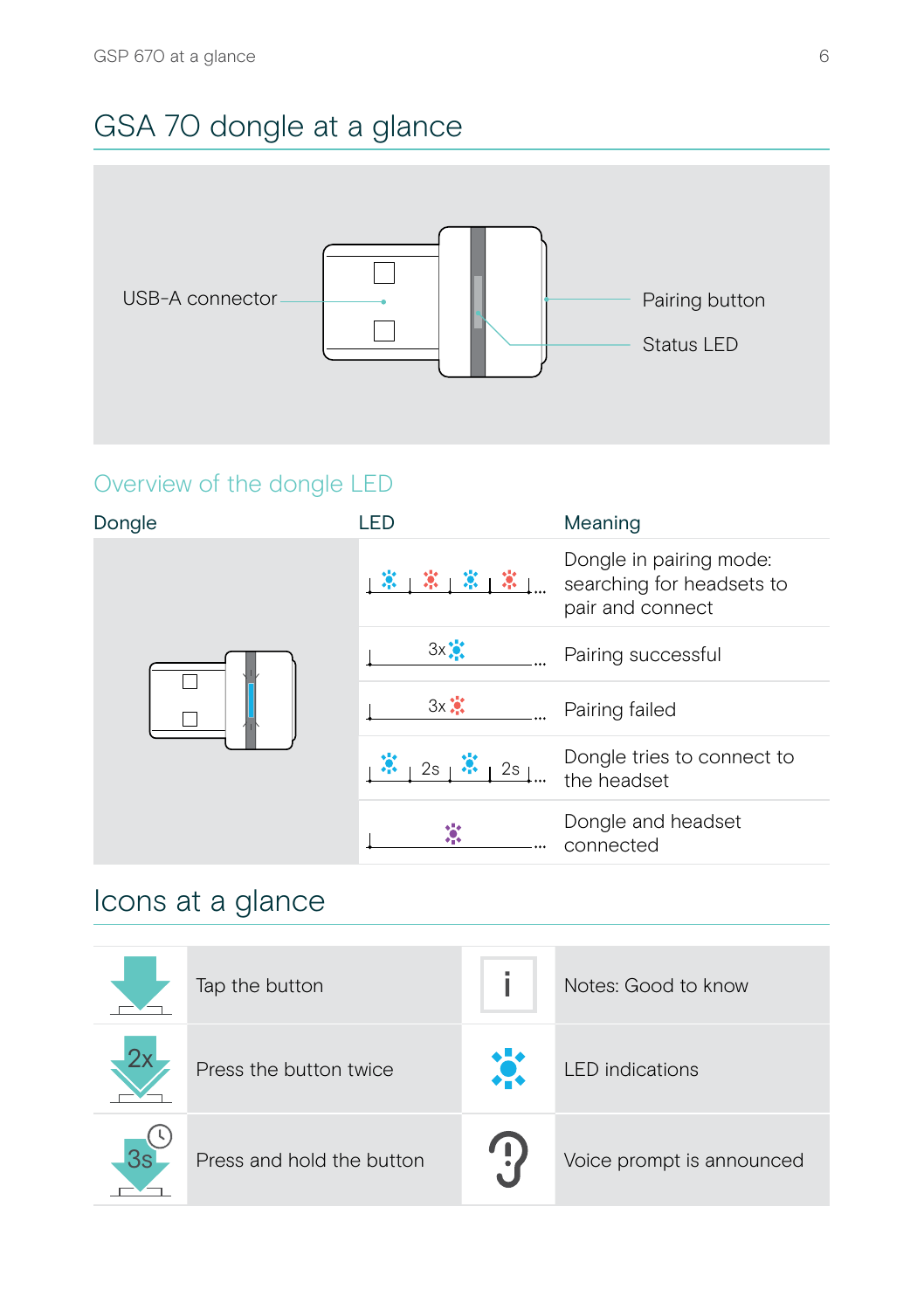## <span id="page-7-0"></span>Getting started

You can connect the headset:

- A via the USB cable to a PC or PlayStation® PS5™/PS4™ or
- B via Bluetooth to a mobile device (e.g. smartphone, tablet) or
- C via the Dongle (low latency connection) to a PC or PlayStation® PS5™/PS4™.



If you connect the headset via USB cable A it will automatically be charged.

### <span id="page-7-1"></span>A Connecting via USB cable & charging the battery

- > Connect the small plug of the USB cable to the headset's USB socket.
- > Connect the other plug to a USB-A socket of your PC or PlayStation. The LED lights up green. The battery is being charged.



#### For PC use:

> Install the EPOS Gaming Suite (see page [12](#page-12-1)).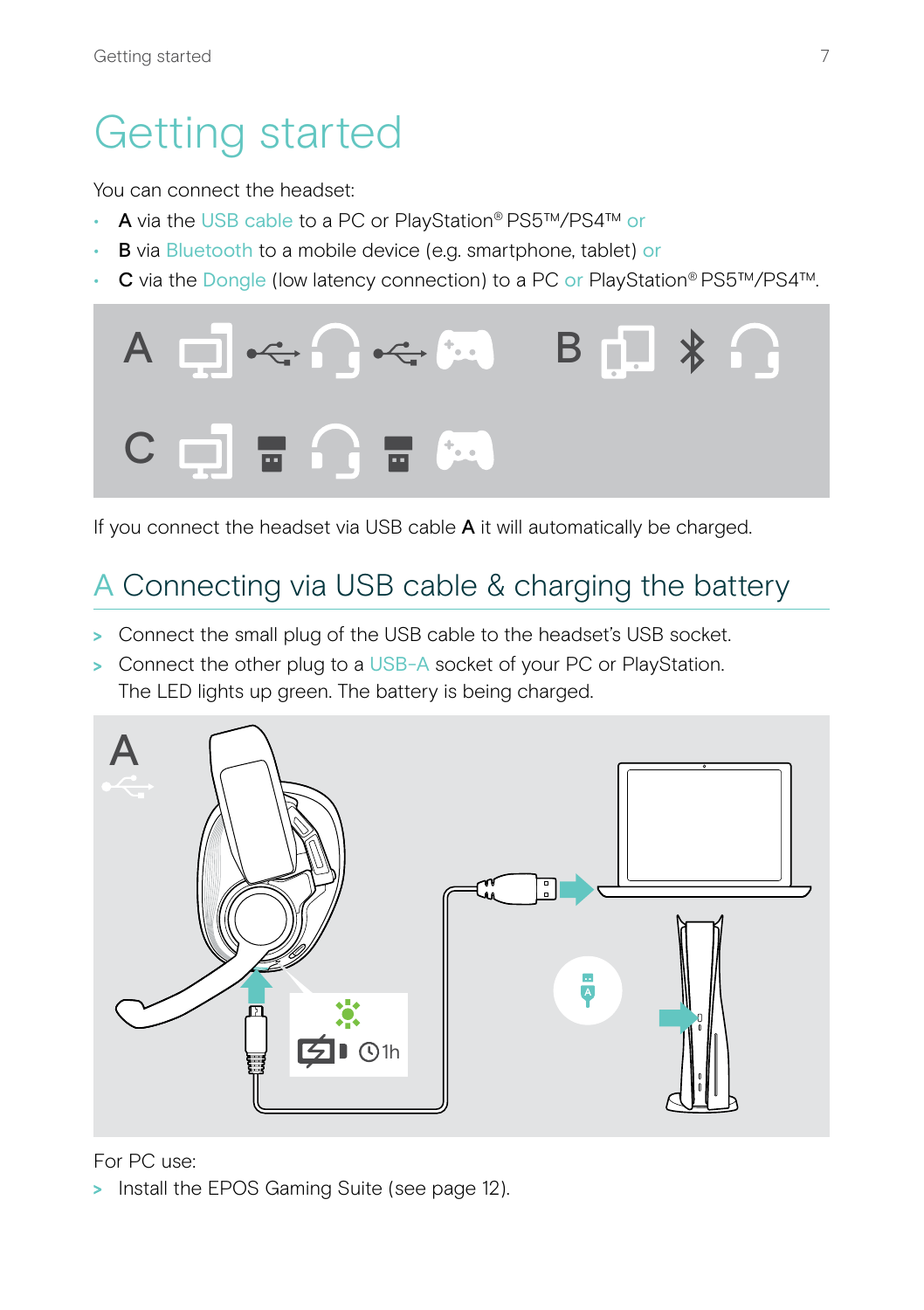### <span id="page-8-1"></span><span id="page-8-0"></span>**B** Pairing with your wireless devices



#### **CAUTION** Danger of malfunction!

The transmitted radio waves of mobile devices can impair the operation of sensitive and unprotected devices.

> Only make calls with the headset in locations where wireless Bluetooth transmission is permitted.

You can connect the headset either via Bluetooth to mobile devices (e. g. smartphone, tablet PC) or together with the Dongle GSA 70 to a PC or PlayStation. The delivered Dongle is already paired with the headset.

The headset complies with the Bluetooth 5.0 standard. Bluetooth devices need to support the "hands free profile" (HFP), the "headset profile" (HSP) or the "advanced audio distribution profile" (A2DP).

The headset can save up to eight paired devices. If you pair the headset with a ninth device, the first device in the pairing list will be overwritten. If you want to re-establish a connection with this device, you have to pair it again.

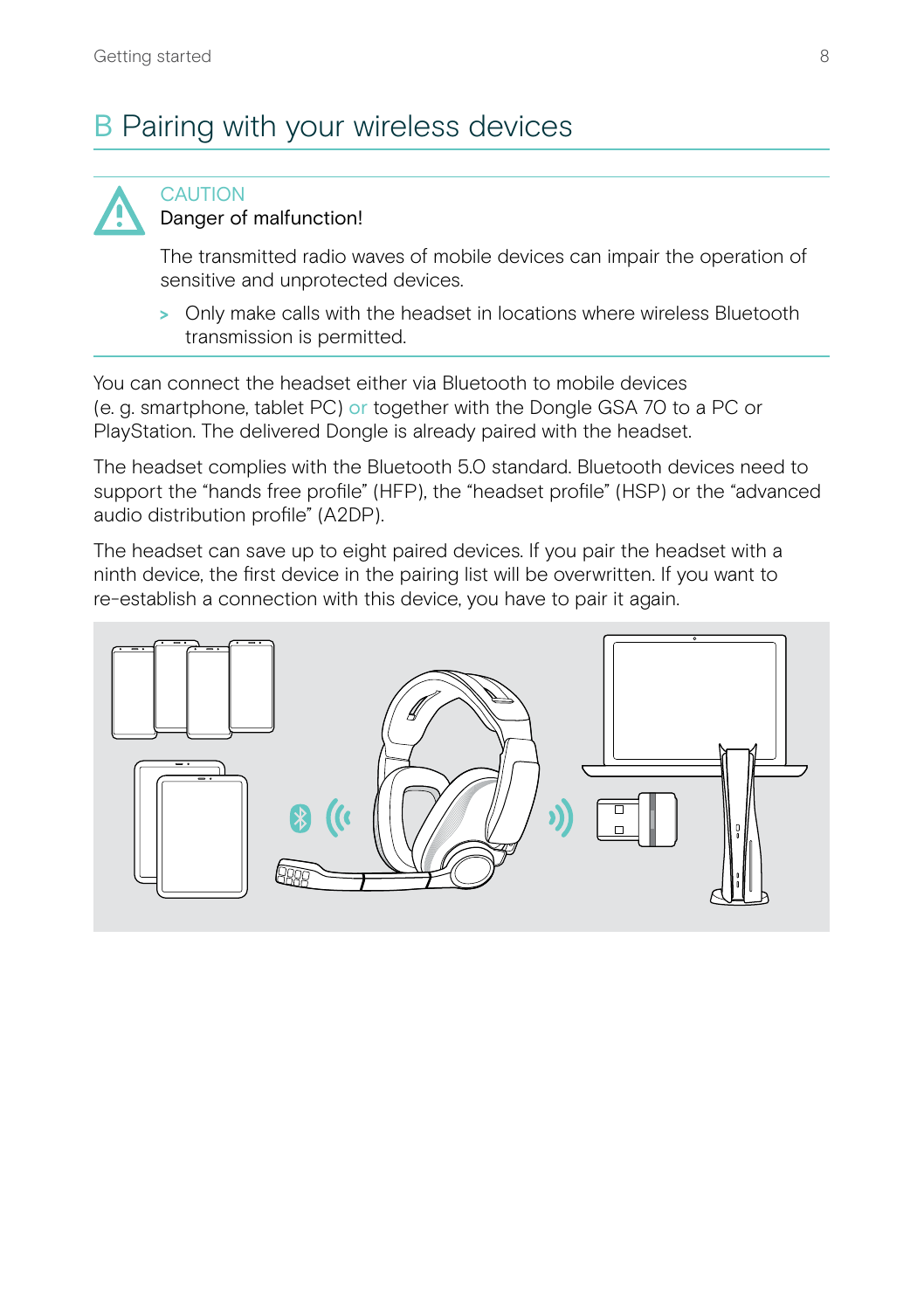#### Pairing the headset via Bluetooth with a mobile device

- 1 Turn the main volume wheel over a slight resistance to switch the headset on.
- 2 Slide and hold the pairing slider until the LED alternately flashes blue and red (pairing mode). Search for Bluetooth devices and select "GSP 670" to establish a Bluetooth connection to the headset – see instruction manual of your mobile device. Once the headset is paired with the mobile device, the LED goes off.

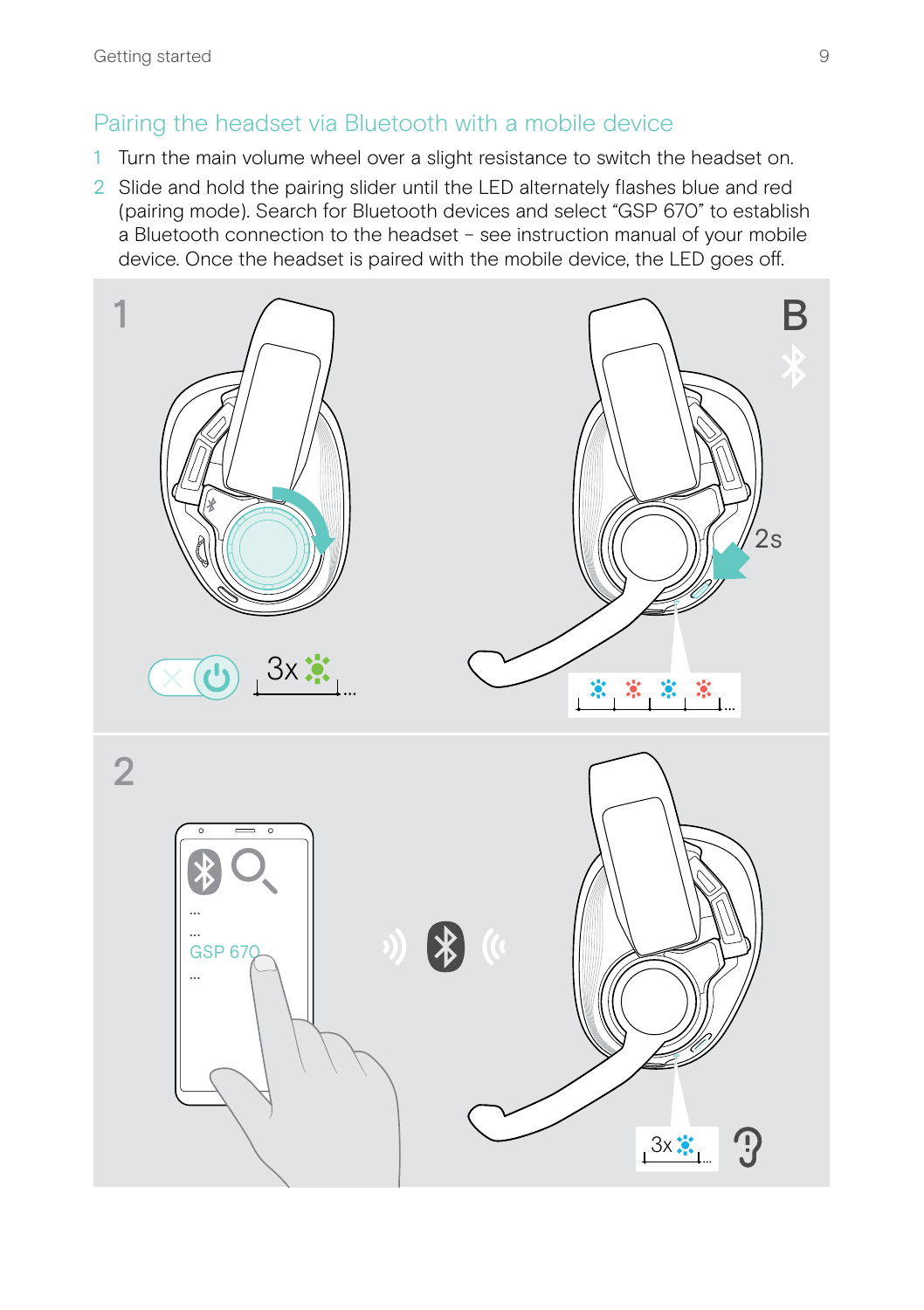## <span id="page-10-1"></span><span id="page-10-0"></span>C Connecting the dongle

You can connect the dongle e. g. to your PC or PlayStation. Upon arrival the dongle is already paired with the headset.

- 1 Plug the dongle into a USB-A port of your device. For desktop PCs: Use a port on the front of the housing or connect the USB extension cable in addition to avoid the rear as this might lead to disturbances.
- 2 Turn the main volume wheel over a slight resistance to switch the headset on. Once the dongle and the headset are connected, both LEDs flash 3 times blue. The headset LED switches off, the dongle LED lights up purple.

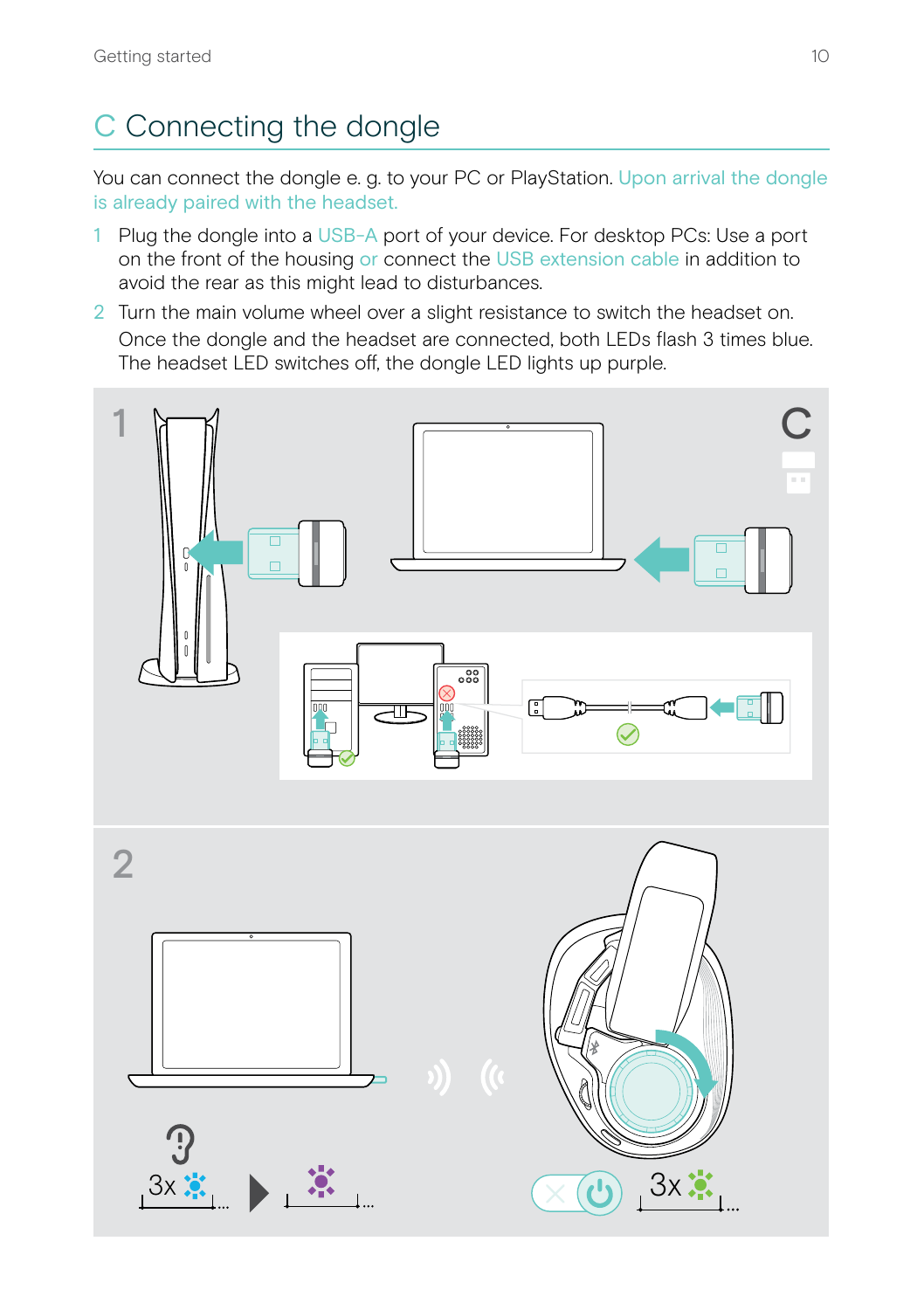### <span id="page-11-1"></span><span id="page-11-0"></span>Pairing with the dongle

Upon arrival the dongle is already paired with the headset. In case you reset your paired device list, please follow the instructions below.

- 1 Plug the dongle in and switch on the headset see chapter before.
- 2 Slide and hold the pairing slider until the LED alternately flashes blue and red. The headset is in pairing mode.
- 3 Press and hold the dongle's button until the LED alternately flashes blue and red. The dongle is in pairing mode.

Once the dongle and the headset are connected, both LEDs flash 3 times blue. The headset LED switches off, the dongle LED lights up purple.



It may take a few moments for the devices to find each other and connect.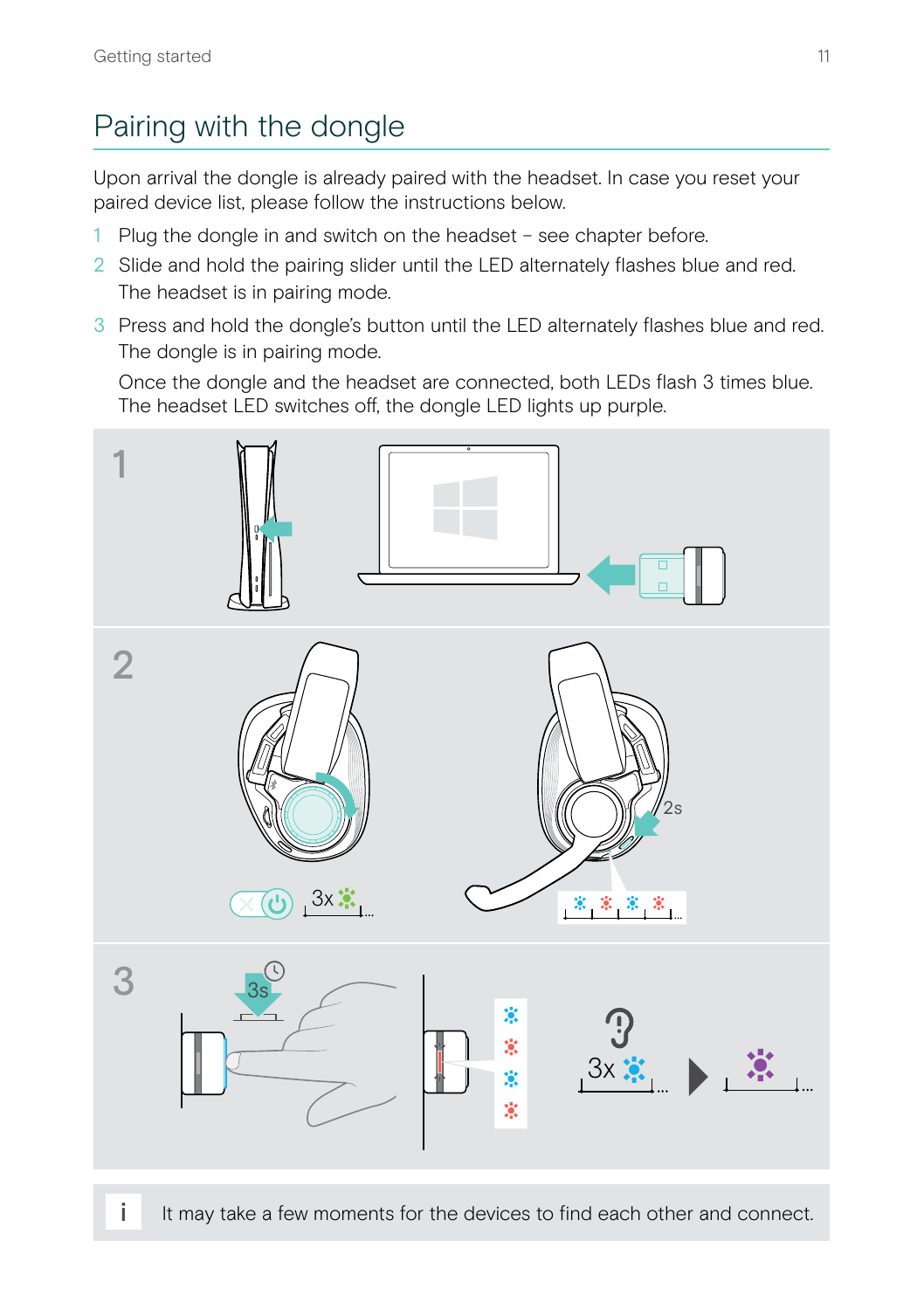## <span id="page-12-1"></span><span id="page-12-0"></span>Installing the EPOS Gaming Suite

The free software EPOS Gaming Suite allows you to add value to your GSP 670. The software is only available for Microsoft® Windows.

It enables headset configurations e. g. of the smart button, equalizer, side tone, noise reduction and update of your devices.

- > Download the software from www.eposaudio.com/gaming/downloads.
- > Install the software.





While using the dongle: Through the EPOS Gaming Suite the headset will get more features unlocked, and deliver cutting edge audio performance.

### <span id="page-12-2"></span>Changing audio settings – Microsoft® Windows

Windows usually changes the audio settings automatically if you connect the dongle. If the dongle and headset are connected but you hear no sound:

- > Right-click the audio icon.
- > Select under output GSA 70 as main audio.

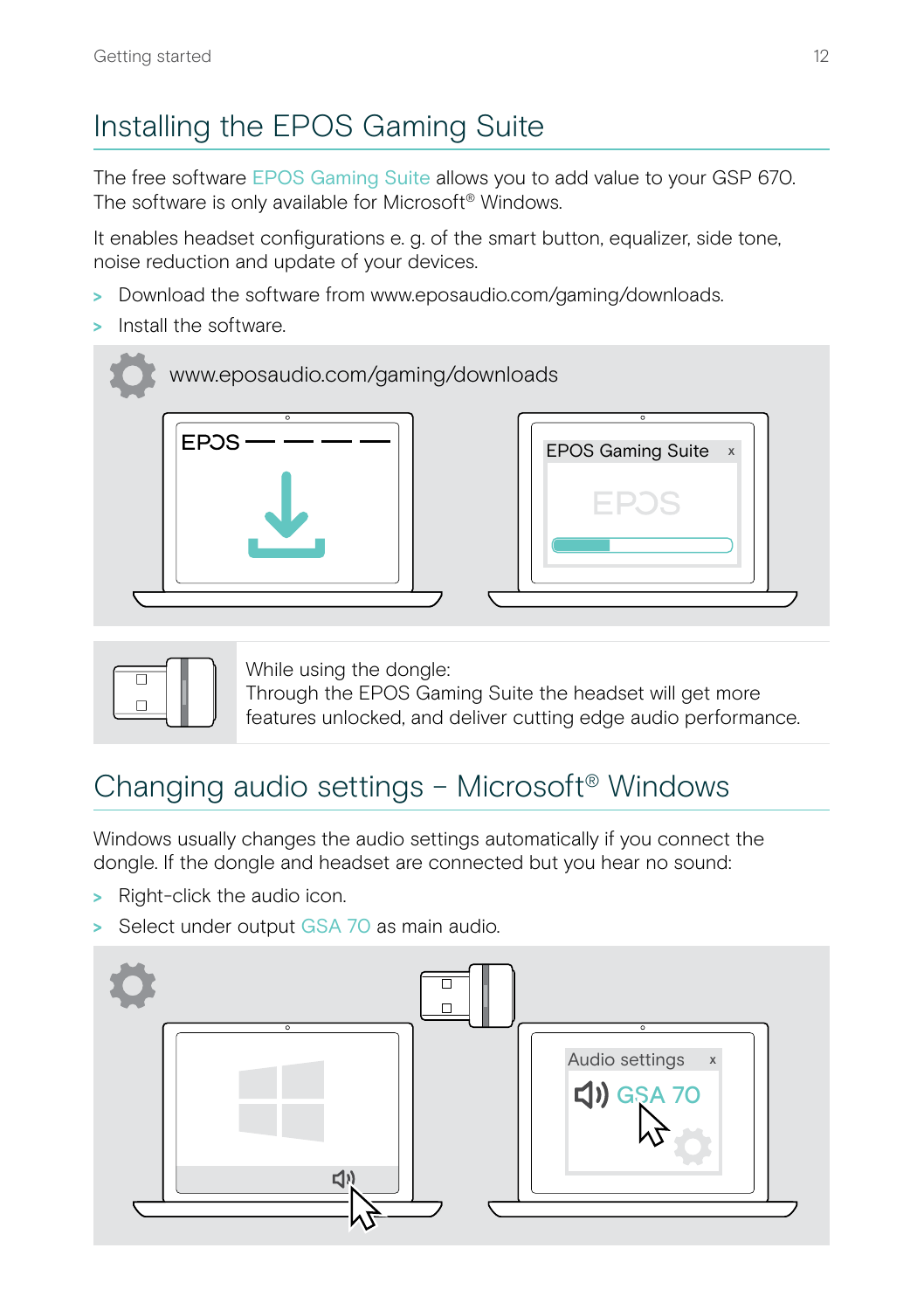### <span id="page-13-0"></span>Individually adjusting the headset

For good sound quality and best possible wearing comfort, the headset has to be adjusted to properly fit your head.

> Wear the headset so that the headband runs over the top of your head.

#### Adjusting the headband and the boom arm

- > Adjust the headset so that
	- your ears are comfortably covered by the ear pads,
	- you feel even, gentle pressure around your ears,
	- a snug fit of the headband on the head is ensured.
- > Bend the microphone boom so that the microphone is in line with your mouth and about 0.8" (2 cm) from the corner of your mouth.

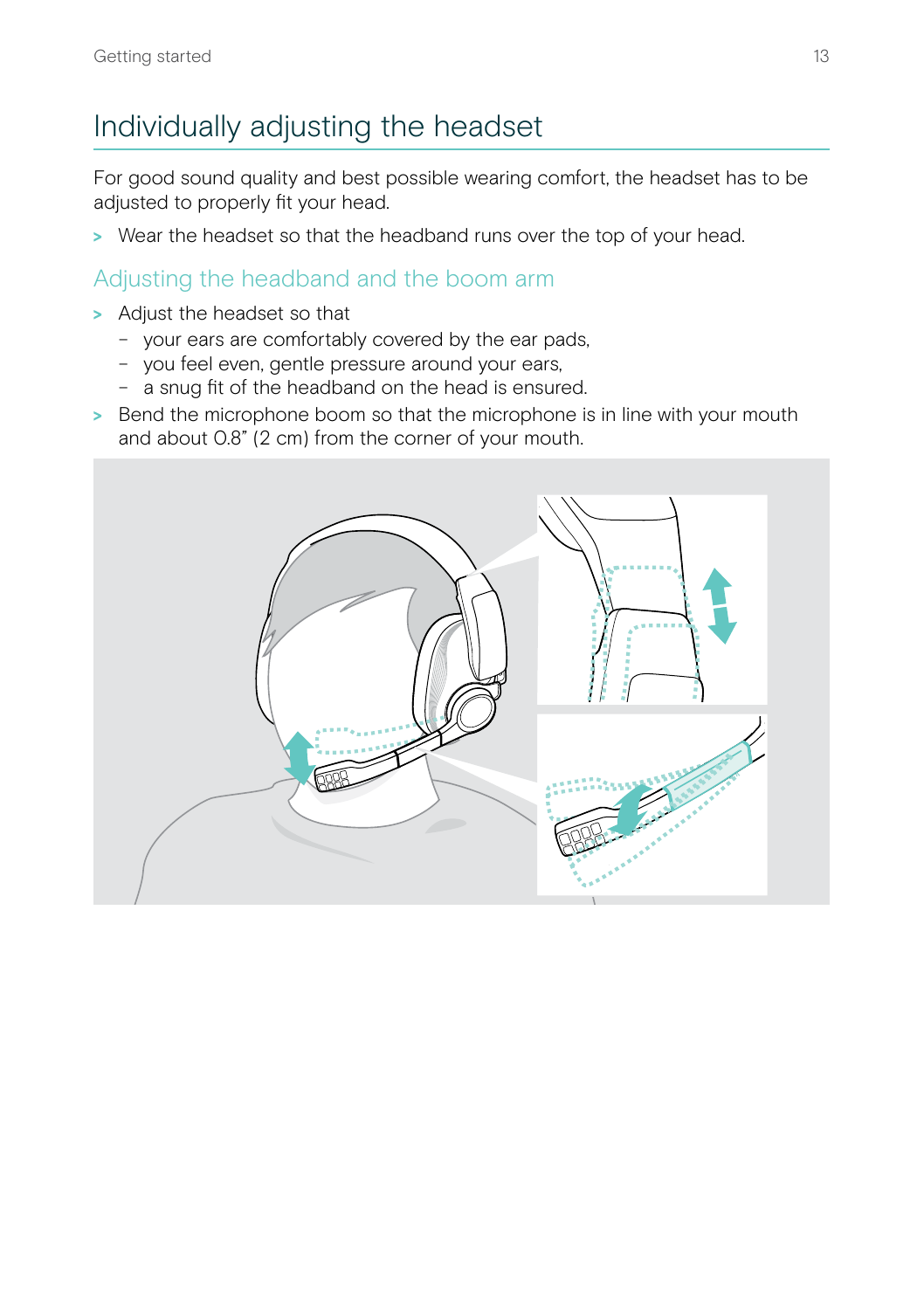#### Changing the contact pressure distribution

The headset pressure distribution may feel extra tight right out of the box, but the pressure will decrease slowly over time. You can also adjust the pressure:

- > Slide both contact pressure distribution controls
	- down to reduce or
	- up to increase the pressure on the ears.

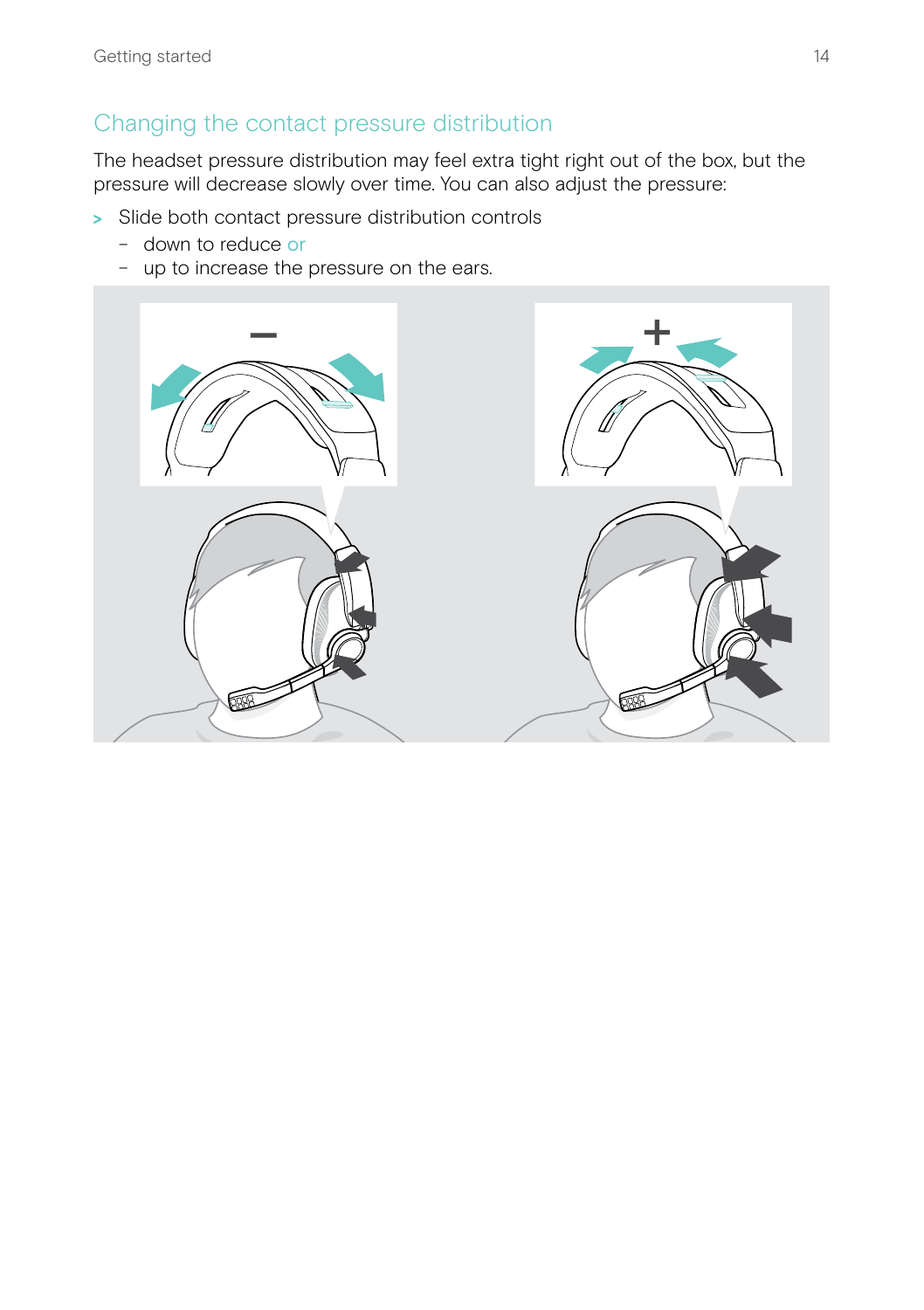## <span id="page-15-0"></span>How to use – the basics



#### **CAUTION**

#### Risk of hearing damage!

Listening at high volume levels for long periods can lead to permanent hearing defects.

- > Set the volume to a low level before putting on the headset.
- > Do not continuously expose yourself to high volumes.

#### <span id="page-15-1"></span>Switching the headset on - auto connect

> Turn the main volume wheel clockwise over a slight resistance.

The LED flashes green 3 times. The voice prompt "power on" is announced in the headset.

If the headset is not connected via the USB cable, it automatically tries to connect to two of the available paired wireless devices (Bluetooth or low latency channel). Once the connection is successfully established, one or two voice prompts are announced in the headset "... connected".



To connect a third device:

> Deactivate any active wireless connection to the headset, and enter pairing mode (see page [7\)](#page-7-1).

If the headset does not find a paired device to connect to, it automatically switches to sleep mode after 15 min.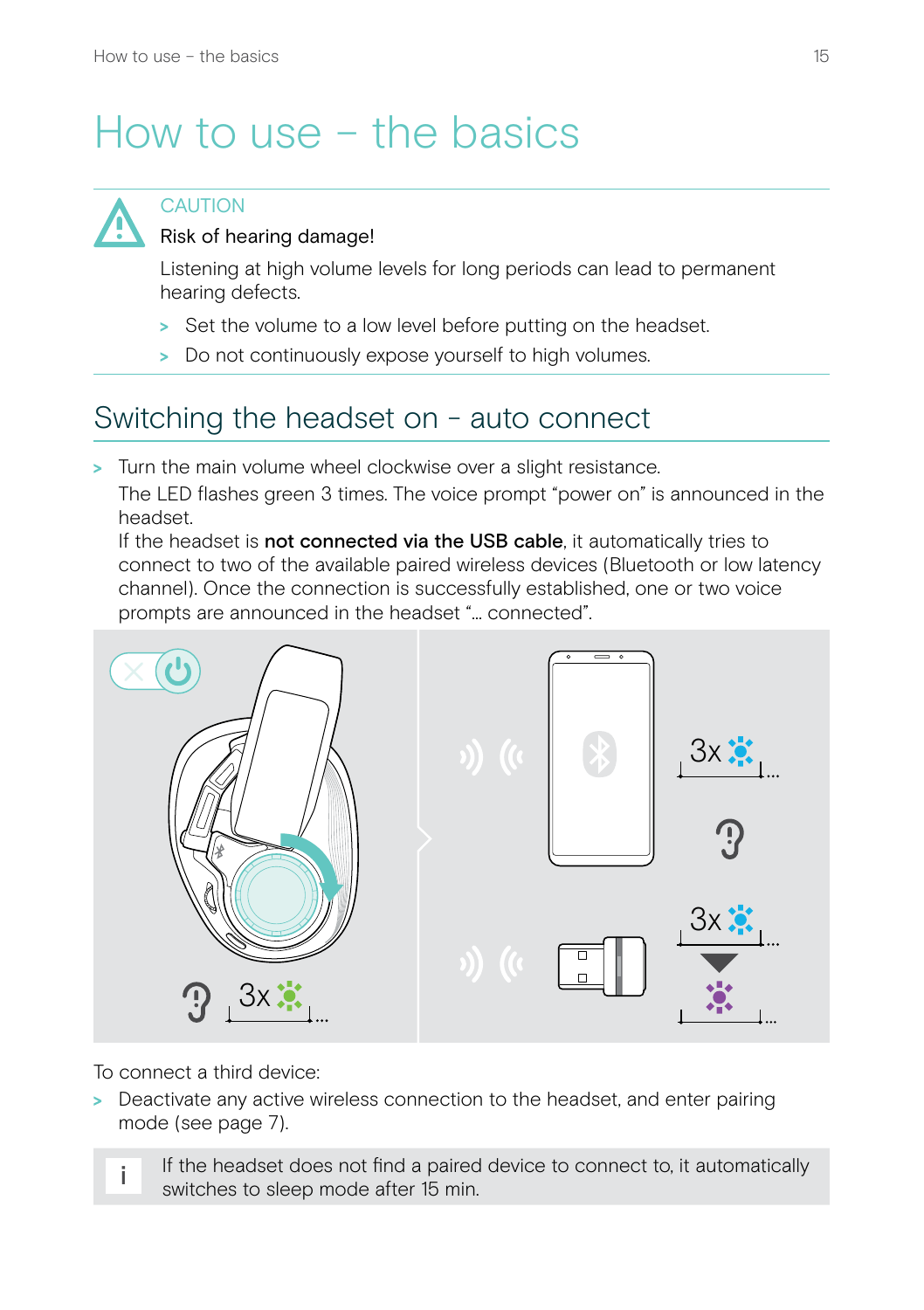### <span id="page-16-1"></span><span id="page-16-0"></span>Changing the volume

- > Turn the main volume wheel
	- clockwise to increase or
	- counter-clockwise to reduce the volume.

Alternatively you can adjust the volume on your connected device.



#### Changing the chat volume separately – headset connected with PC

If the chat participants are louder or quieter than the gaming sounds during a game, you can change the chat volume. The volume changes for the incoming voices.

> Make sure that GSA 70 is set as default device in Windows (see page [12\)](#page-12-2).

To adjust the chat volume:

- > Turn the chat volume wheel
	- clockwise to increase or
	- counter-clockwise to reduce the chat volume.

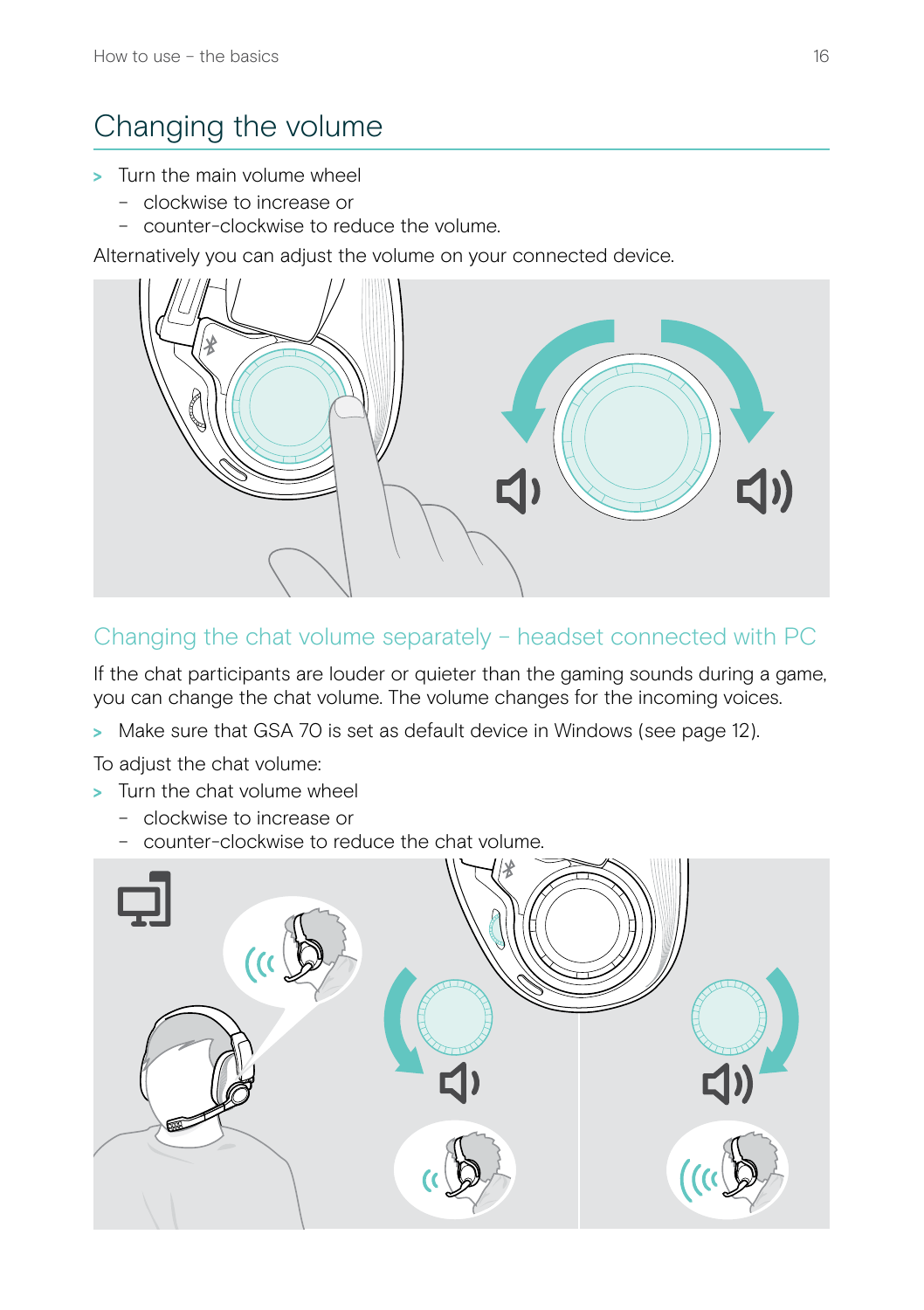### <span id="page-17-0"></span>Muting the headset's microphone

- > Move the boom arm
	- up until you hear a click to mute or
	- down to unmute the microphone.



#### Handling calls

You can handle calls of devices that are connected via Bluetooth. These functions are device and application dependent.

- > Initiate calls via your connected device.
- > Press the smart button:

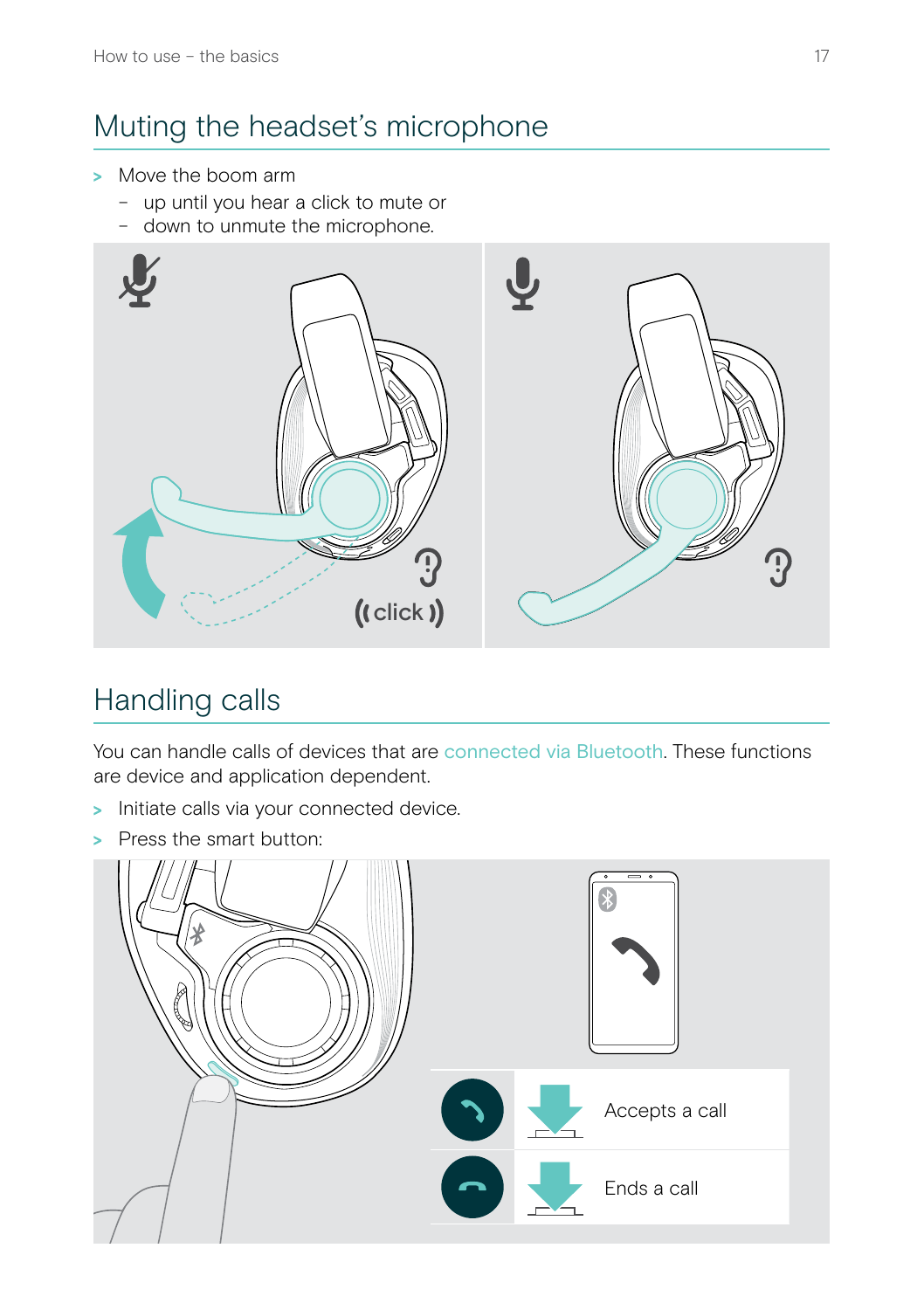## <span id="page-18-0"></span>Verifying remaining battery power

You can retrieve information on the remaining battery power at any time:

> Press the status slider.

| Information announced               | Remaining battery power                                            |
|-------------------------------------|--------------------------------------------------------------------|
| "More than 80 percent battery left" | $> 80\%$                                                           |
| "More than 60 percent battery left  | $>60\%$                                                            |
| "More than 40 percent battery left" | >40%                                                               |
| "More than 20 percent battery left" | >20%                                                               |
| "Less than 20 percent battery left" | $< 20\%$                                                           |
| "Recharge headset"                  | $less than 5\%$ :<br>automatic voice prompt<br>Charge the headset. |

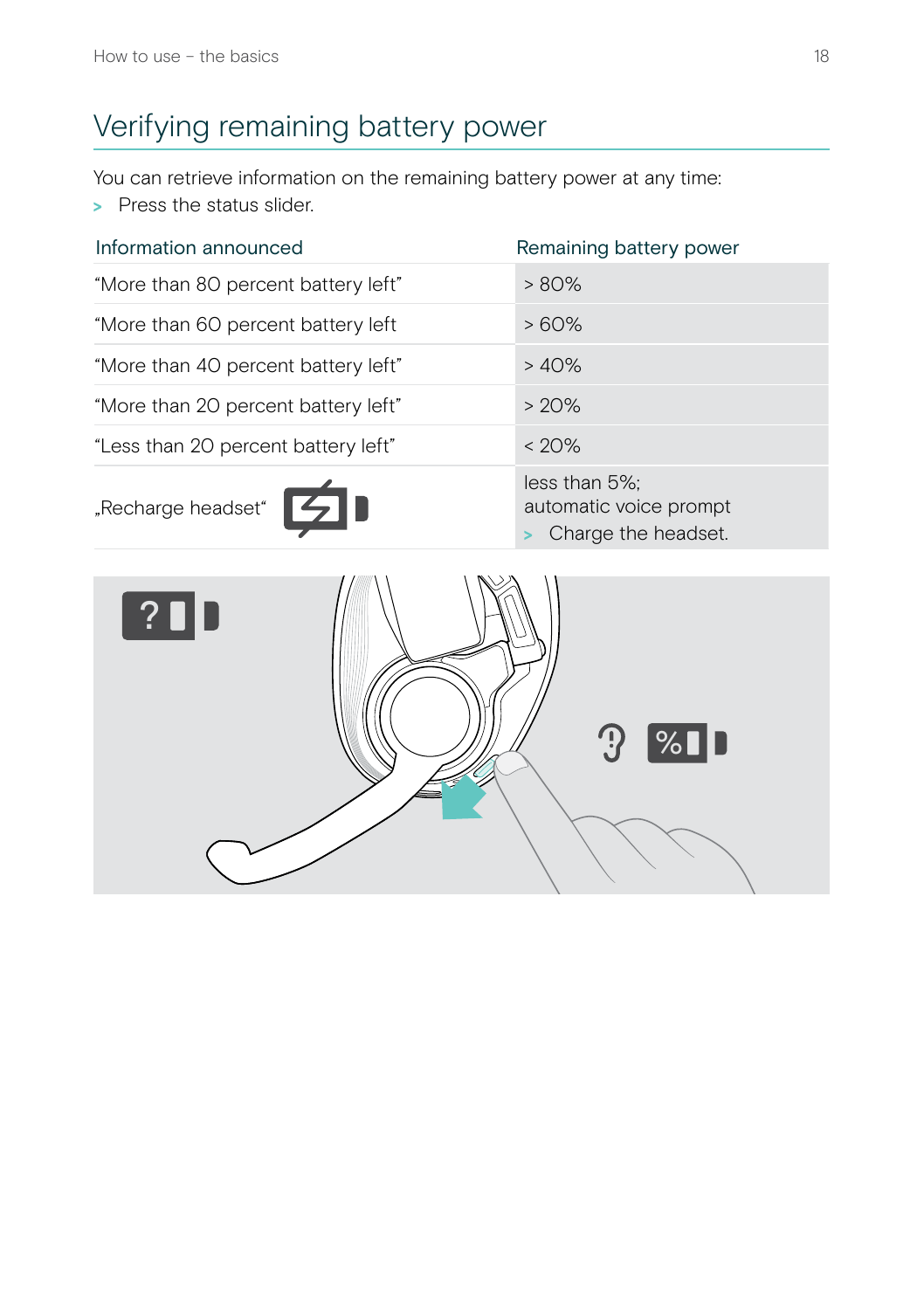#### <span id="page-19-1"></span><span id="page-19-0"></span>Switching the headset off

> Turn the main volume wheel counter-clockwise over a slight resistance. The LED flashes green 1 time and switches off. The voice prompt "power off" is announced in the headset.

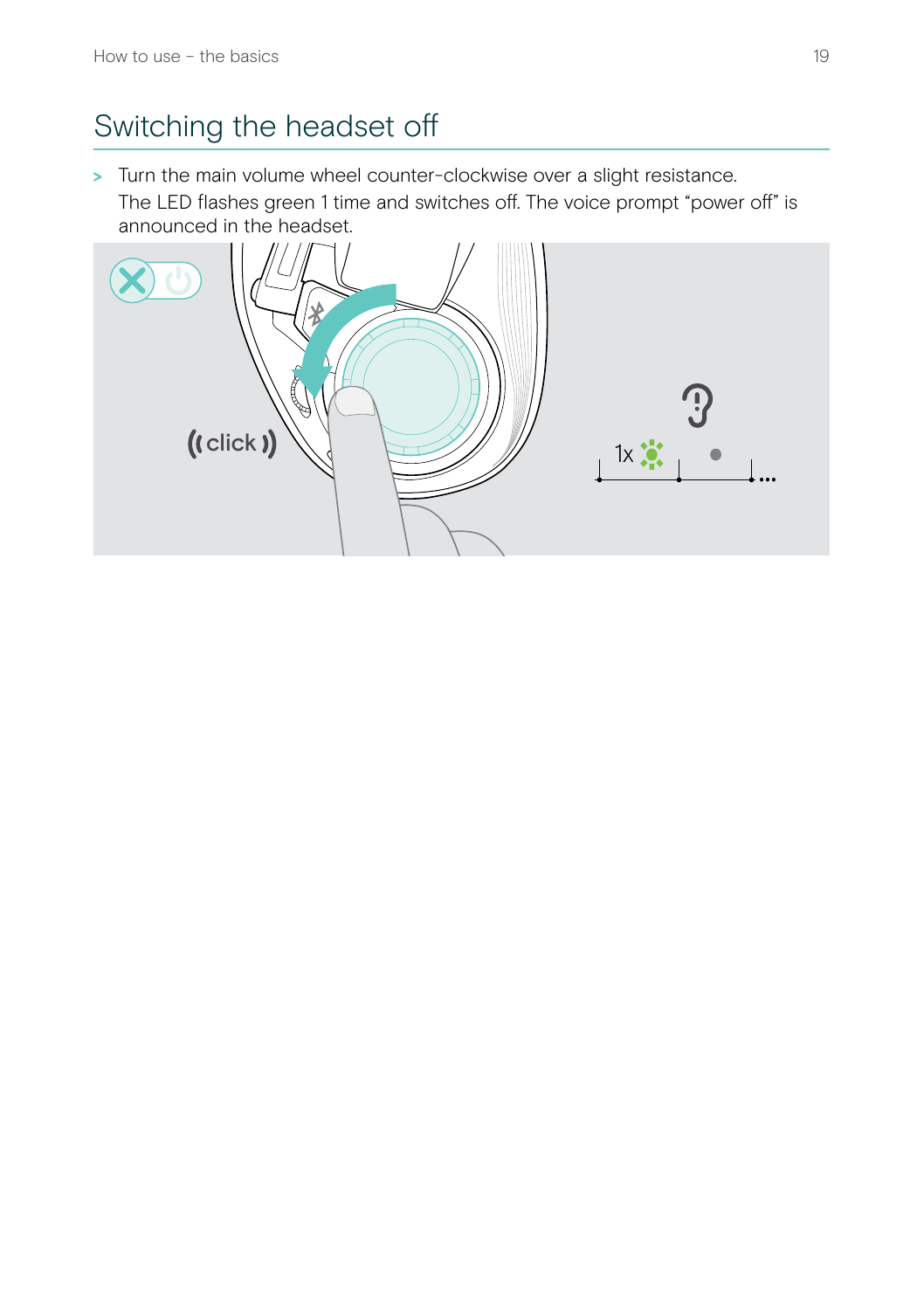### <span id="page-20-1"></span><span id="page-20-0"></span>Charging and storing the headset

#### Charging the headset

You can charge the headset regardless of the power state (on or off). Wireless connections will keep established.

- > Switch off the headset for faster charging.
- > Connect the USB cable to your headset and your PC or PlayStation. The LED lights up green. The battery is being charged.





If the battery level of the case gets low, the LED flashes red and the voice prompt "recharge headset" is announced several times. When If the battery is flat, the headset switches off automatically.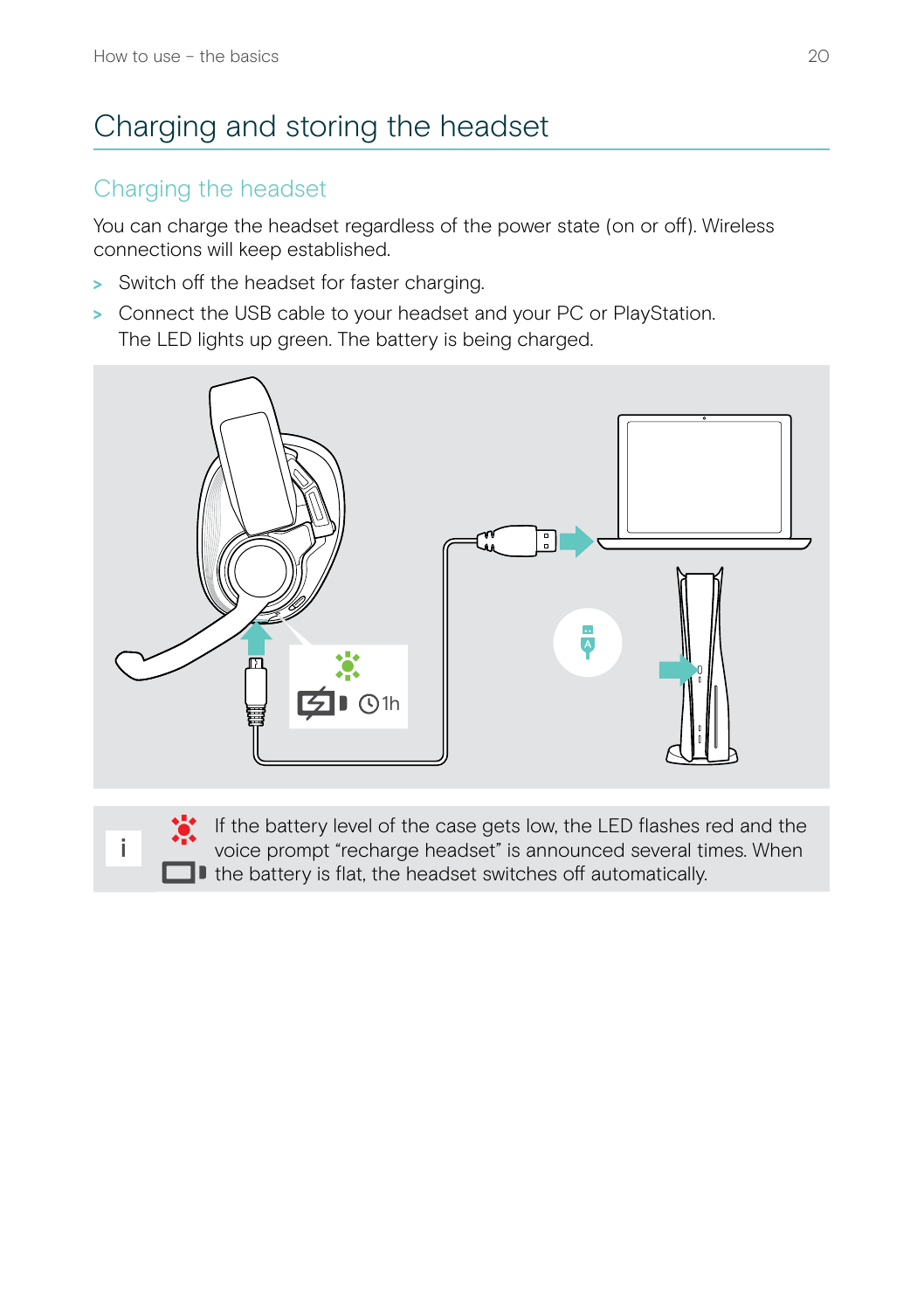#### Storing the headset

> Store the headset in a clean and dry environment.

The GSA 50 headset hanger is the perfect accessory for keeping your gaming headset conveniently out of sight, yet easy to reach. The hanger is available at www.eposaudio.com.

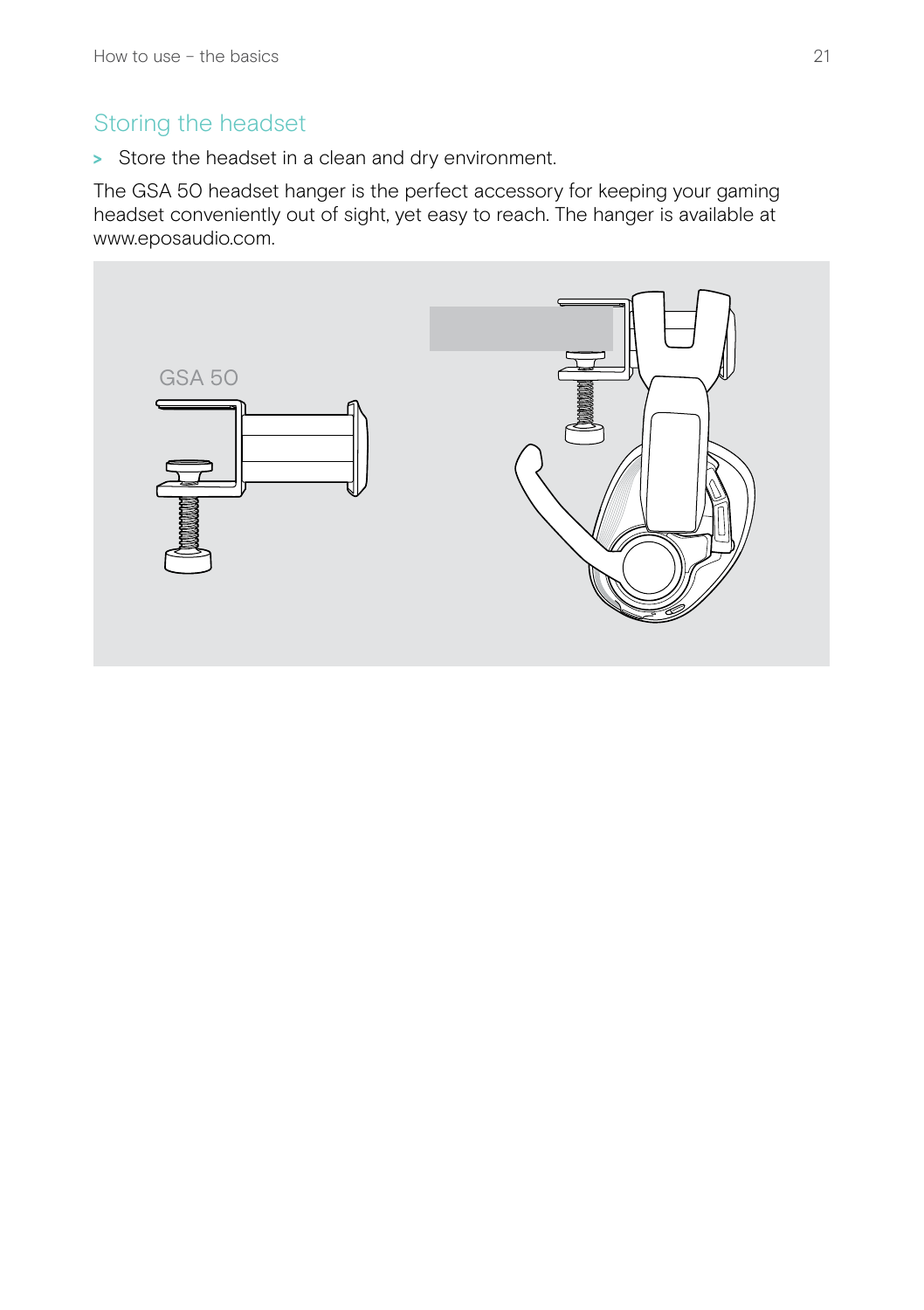## <span id="page-22-0"></span>Good to know

#### Activating surround sound or presets

In addition to the call handling, you can activate additional functions for the smart button in the EPOS Gaming Suite (see page [12](#page-12-1)) to either surround sound or preset switcher.

To change the setting for the smart button:

- > Connect the headset to your PC (see page [7](#page-7-1)).
- > Change and save the settings for the smart button via EPOS Gaming Suite.



- MOVIE
- Customized\*



\*Customized preset: You can also add your own preset in the EPOS Gaming Suite. For more information, visit www.eposaudio.com/gaming.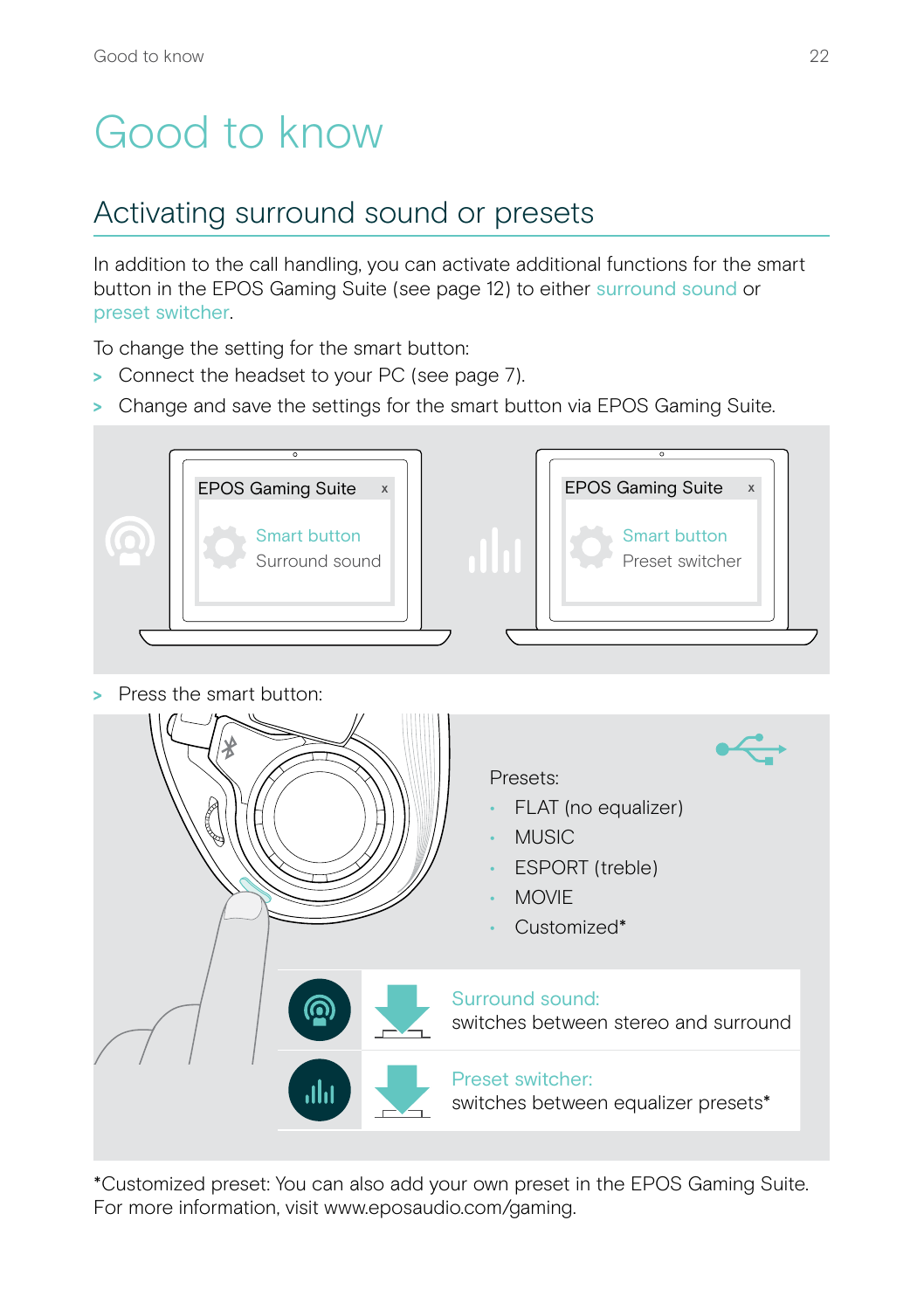### <span id="page-23-0"></span>Reconnect & waking up from sleep mode

The headset turns to sleep mode to save battery power, if:

- you lay down the headset on your desk (via motion sensor) after 30 minutes or
- it does not receive any audio signal for 30 minutes or
- it does not find a paired device to connect to for 15 minutes.

To wake up the headset:

> Put the headset on or press any button.

A sensor recognizes the motion. The LED flashes green 3 times. The voice prompt "power on" is announced in the headset. The headset re-establishes the wireless connection.

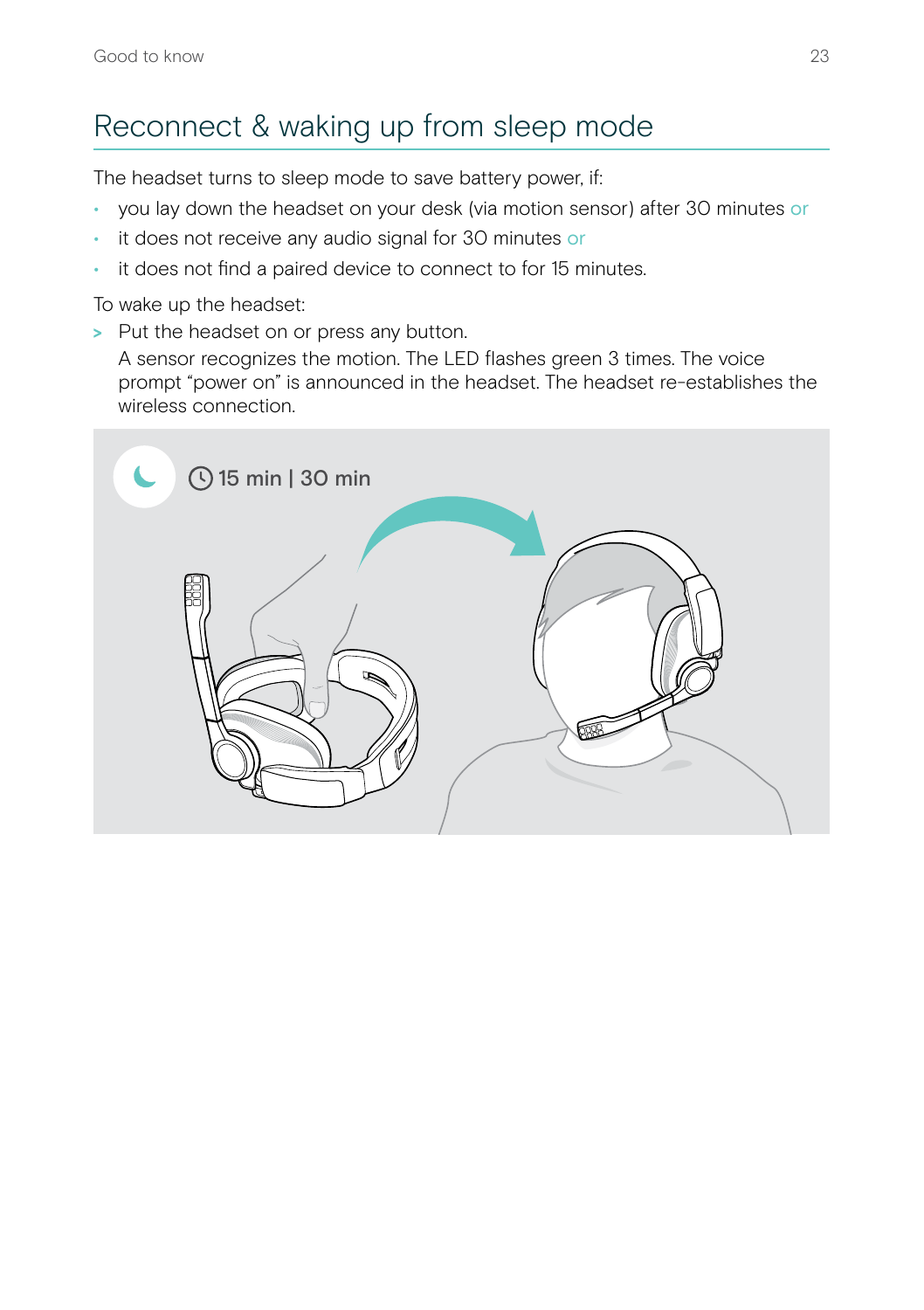### <span id="page-24-0"></span>If you leave the Bluetooth or dongle's range

The range between the headset and the connected device is device dependent. The transmission range largely depends on environmental conditions such as wall thickness, wall composition etc. With a free line of sight, the Bluetooth transmission range is up to 20 meters and up to 10 meters via low-latency connection.

If the audio quality gets worse or the link breaks down completely:

> Re-enter the radio range of the Bluetooth device or dongle to re-connect.



After 15 minutes the headset enters sleep mode – see former chapter.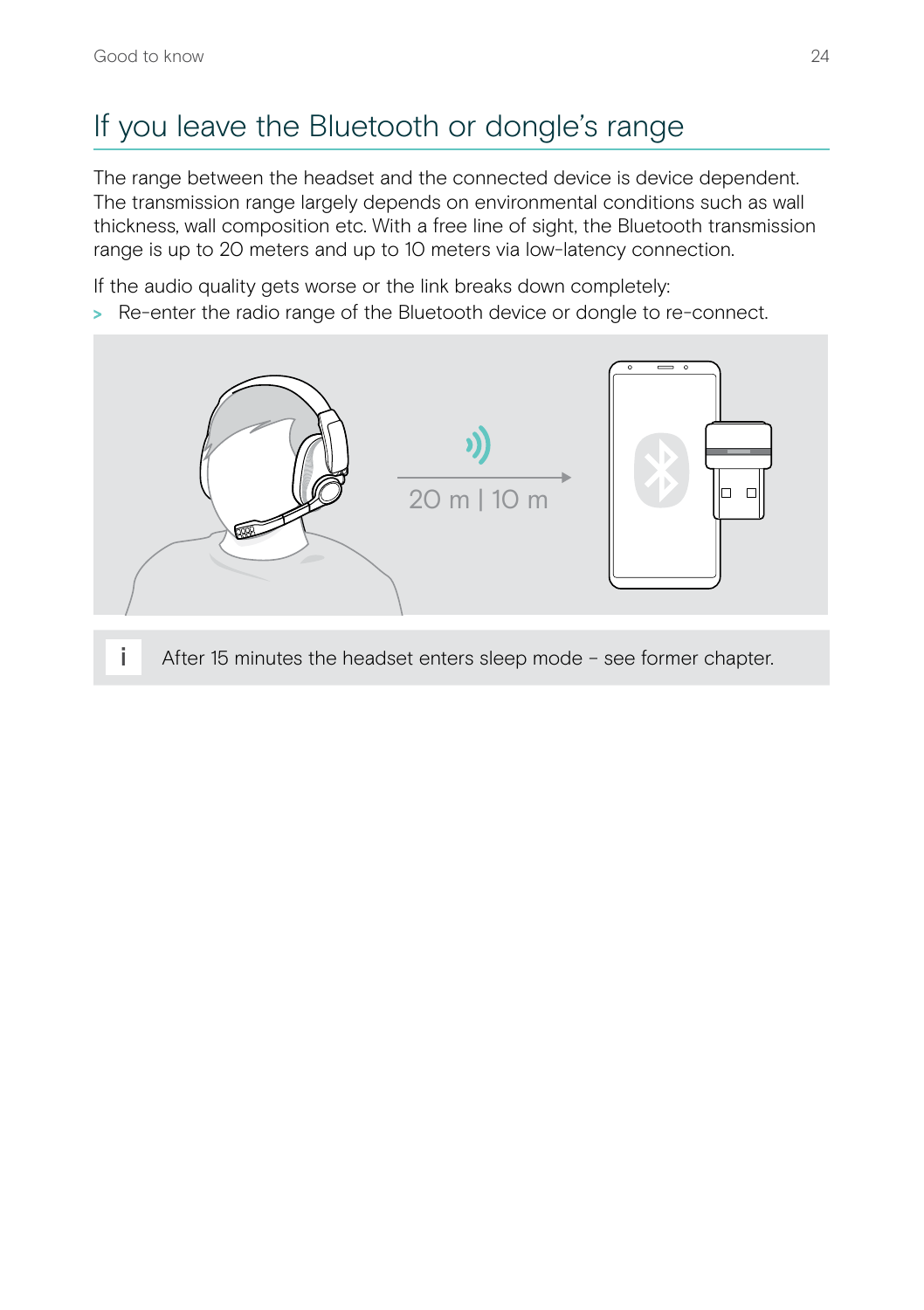## <span id="page-25-0"></span>Maintaining & updating products

#### Cleaning the products

#### **CAUTION**

#### Liquids can damage the electronics of the product!

Liquids entering the housing of the device can cause a short circuit and damage the electronics.

- > Keep all liquids far away from the product.
- > Do not use any cleansing agents or solvents.
- > Use a dry cloth to clean the product only.

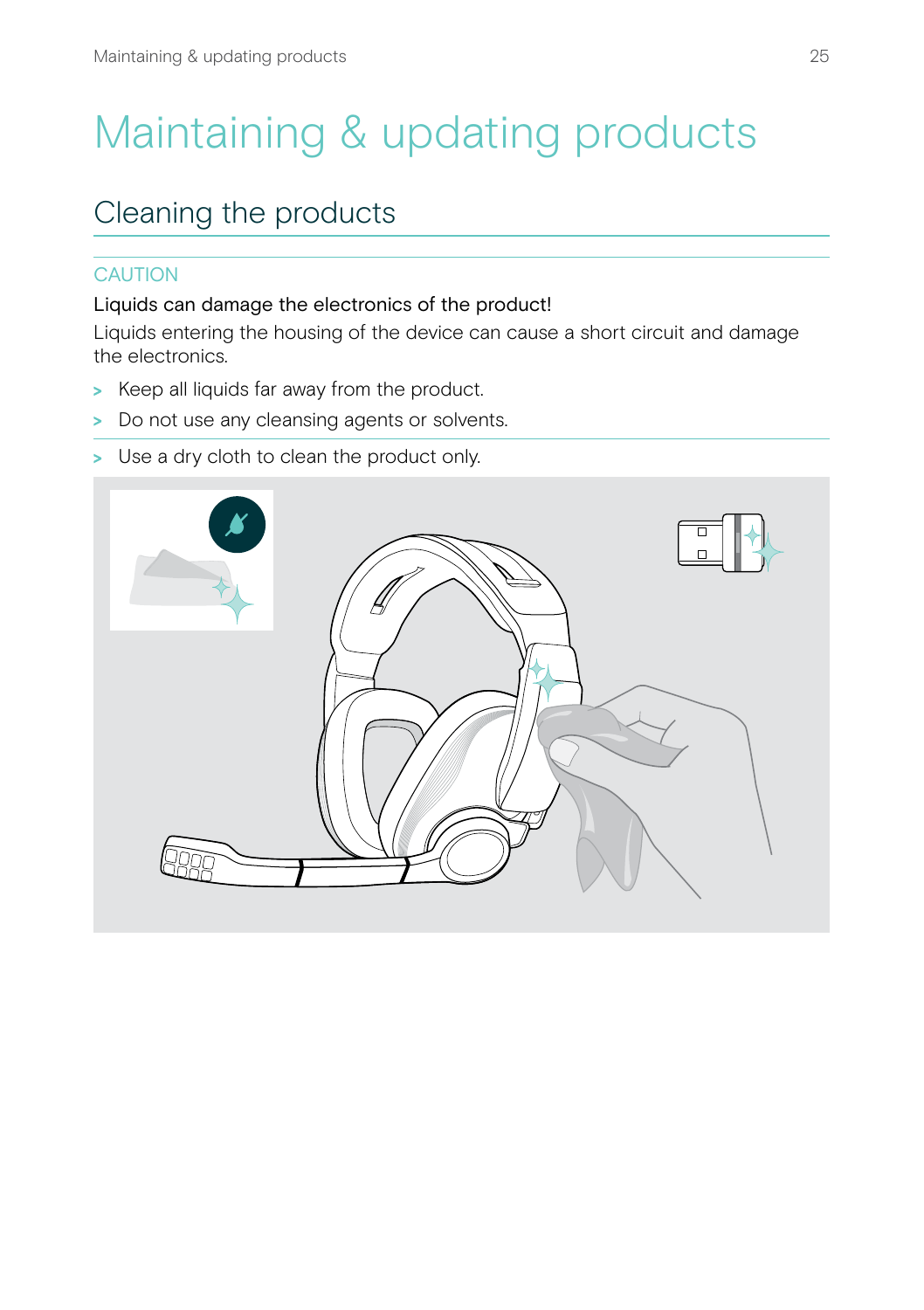### <span id="page-26-0"></span>Replacing the ear pads

For hygienic reasons, you should replace the ear pads from time to time. Spare ear pads are available from your EPOS partner.

- > Carefully remove the old ear pad from the ear cup.
- > Attach the new ear pad to the ear cup by pressing firmly around the ear pad.



#### Exchange cover plates

- > Slide a fingernail into the small notch under the cover plate and push it away from the headset.
- > Place the new cover plate on top of the holder and press it down at the bottom.

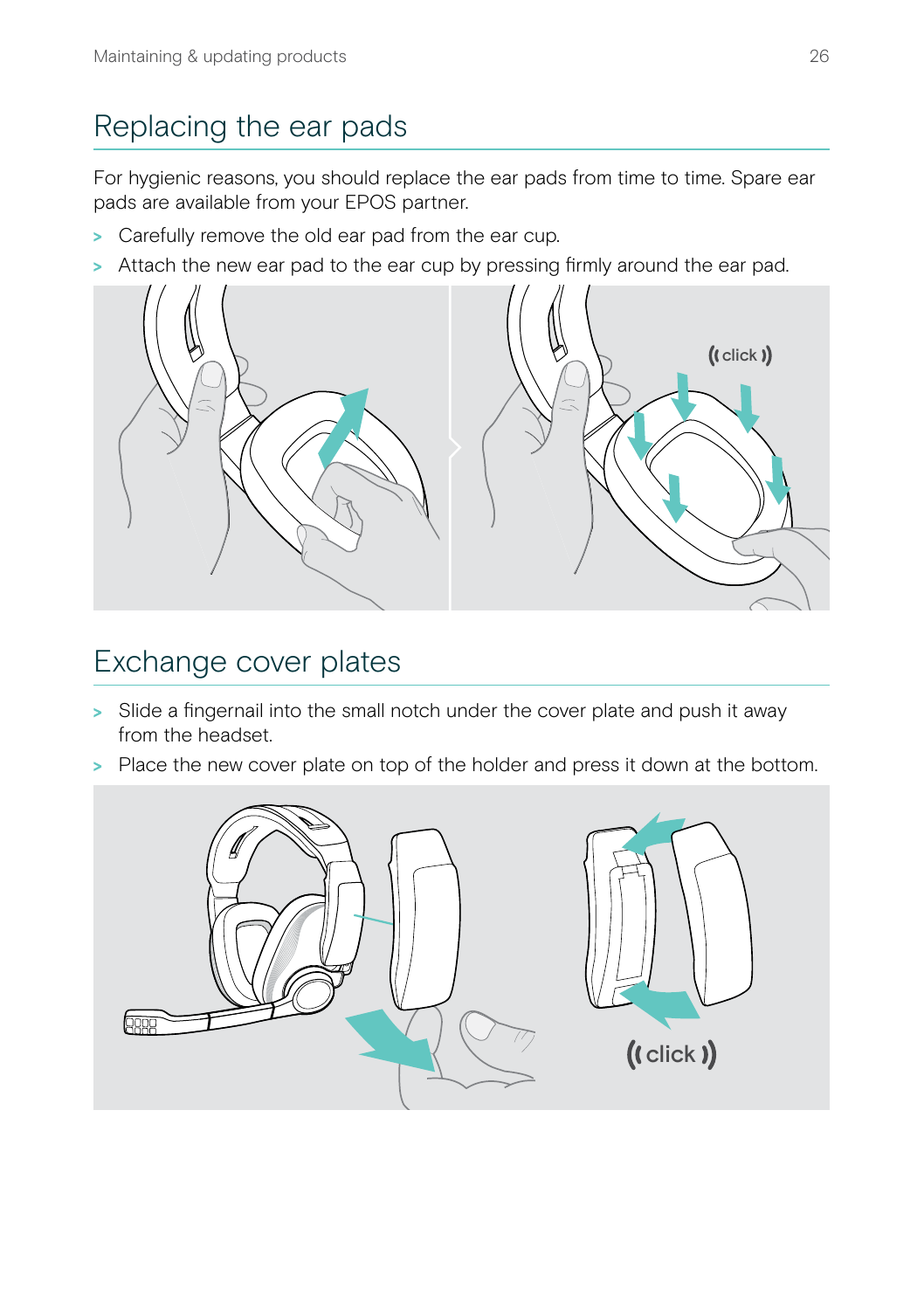### <span id="page-27-0"></span>Updating the firmware

You can update the firmware of your headset and dongle by using the free EPOS Gaming Suite software (see page [12](#page-12-1)).

- > Connect the USB cable to your headset and your PC. The LED lights up green. OR
- > Plug the dongle into the USB port of your PC. The LED flashes blue.
- > Start the EPOS Gaming Suite. If there is a new firmware available the software will quide you through the update process.



### Replacing/removing the rechargeable battery

The rechargeable battery must only be replaced or removed by an authorized EPOS service center.

> Contact your EPOS service center if the rechargeable battery needs to be replaced. To find an EPOS service partner in your country, visit www.eposaudio.com.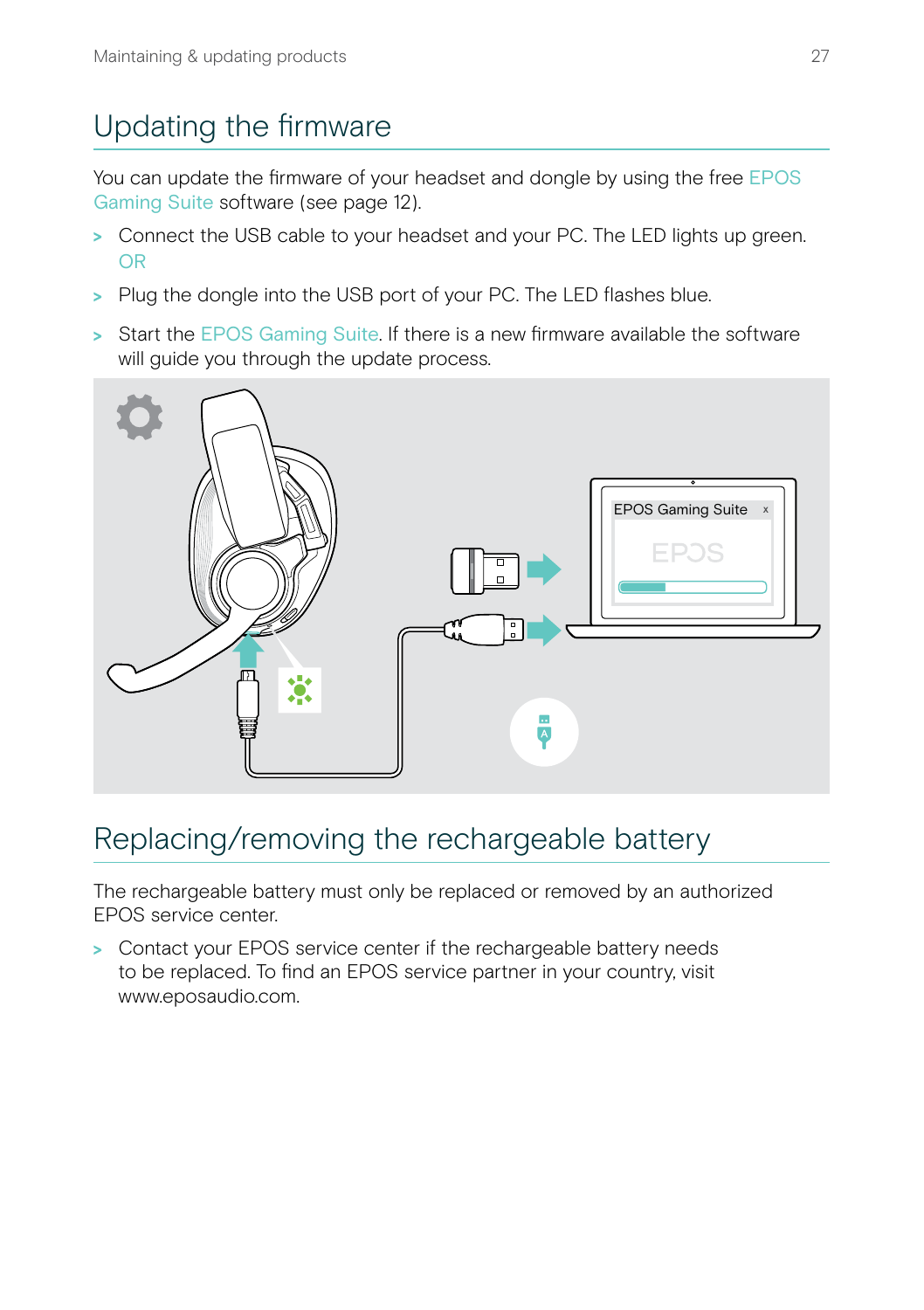## <span id="page-28-0"></span>If a problem occurs...

| Problem                                                           | Possible cause                                                     |        | Solution                                                                                                                                   | Page     |
|-------------------------------------------------------------------|--------------------------------------------------------------------|--------|--------------------------------------------------------------------------------------------------------------------------------------------|----------|
| Headset cannot<br>be switched on                                  | Rechargeable battery<br>empty                                      |        | Recharge the headset battery.                                                                                                              | 20       |
| No audio signa                                                    | Headset not paired with a<br>Bluetooth device or dongle            | >      | Pair the headset.                                                                                                                          | 8        |
|                                                                   | Volume adjusted too low                                            | >      | Increase the volume on the<br>headset or your connected<br>device.                                                                         | 16       |
|                                                                   | Headset or connected<br>device switched off                        | ×      | Switch the headset or device<br>on.                                                                                                        | 15       |
|                                                                   | USB cable's plugs not fully<br>inserted                            | >      | Insert the plugs again.                                                                                                                    | 7        |
| Headset cannot<br>be connected via                                | Headset not paired                                                 | s      | Pair the headset.                                                                                                                          | 8        |
| Bluetooth                                                         | Bluetooth at connected<br>device turned off                        | >      | Turn Bluetooth on.                                                                                                                         |          |
|                                                                   | Dongle not plugged in                                              | ×      | Plug the dongle into the USB<br>port of your device.                                                                                       | 10       |
| Headset cannot<br>be switched off                                 | Headset connected via the<br>USB cable: auto on                    | ><br>> | Disconnect the USB cable.<br>Switch the headset off.                                                                                       | 7<br>19  |
| Dongle use:<br>Disturbed sound,<br>lag, noise or<br>range reduced | Dongle plugged directly<br>into USB port which can<br>create noise | >      | Connect the dongle via the<br>extension cable.                                                                                             | 7        |
|                                                                   | Transmission disturbed by<br>noise from USB port                   | ×      | Connect the dongle via the<br>extension cable.                                                                                             | 7        |
| Headset or<br>dongle does<br>not react to any<br>button press     | Software or hardware<br>problems                                   | ×      | Switch the headset off and on<br>again.                                                                                                    | 19<br>15 |
|                                                                   |                                                                    |        | > Unplug and plug in the dongle<br>again.                                                                                                  |          |
|                                                                   |                                                                    | >      | Clear the pairing list of the<br>headset.                                                                                                  | 29       |
|                                                                   |                                                                    | >      | Clear the pairing list of the<br>dongle.                                                                                                   | 29       |
|                                                                   |                                                                    | ≻      | To reset the headset:<br>Press the power and smart<br>button at the same time. The<br>headset LED flashes and the<br>headset switches off. |          |

If a problem occurs that is not listed here or if the problem cannot be solved with the proposed solutions, please contact your local EPOS partner for assistance.

To find an EPOS partner in your country, search at www.eposaudio.com.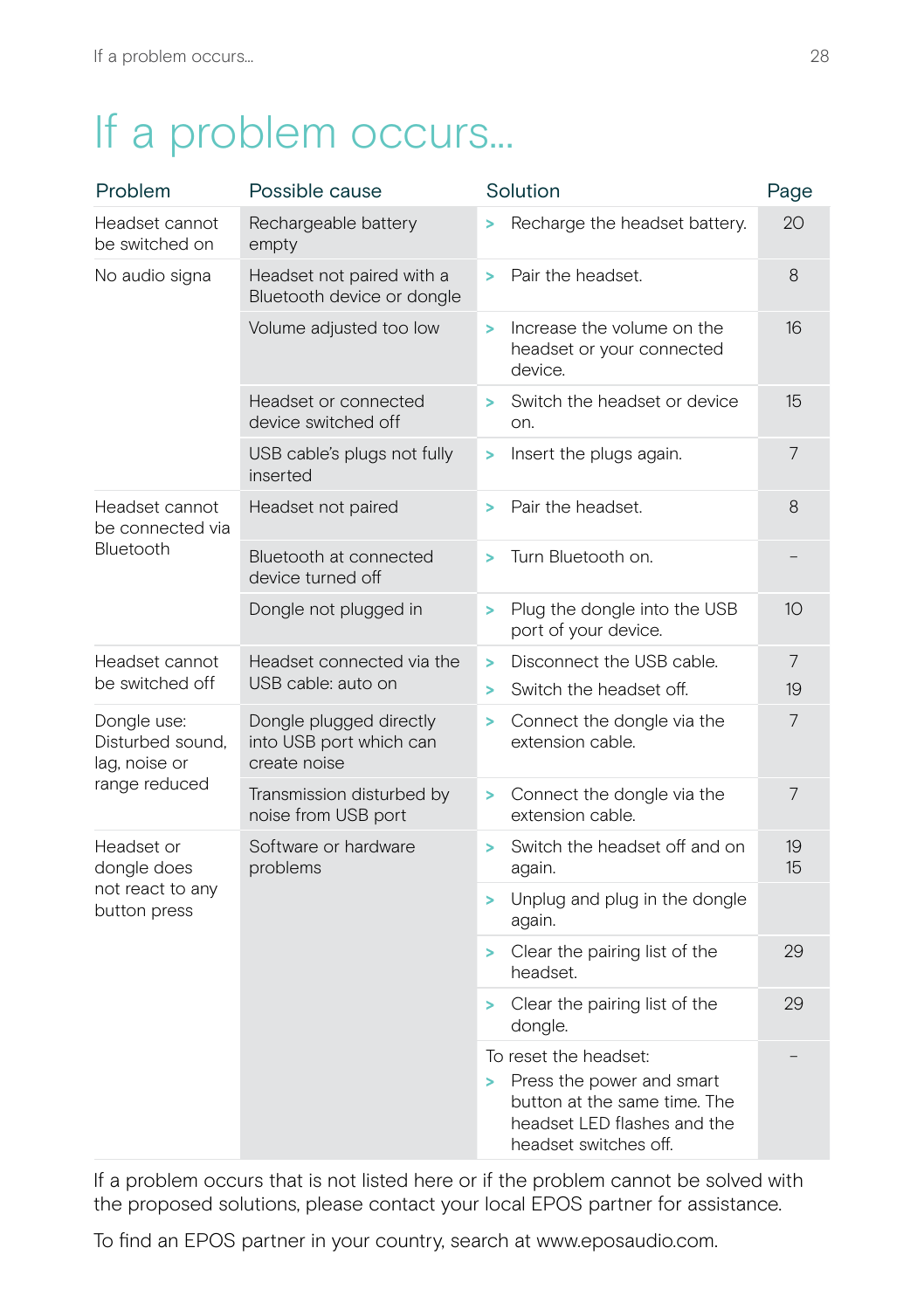## <span id="page-29-1"></span><span id="page-29-0"></span>Clearing the pairing list of the headset (Reset)

- > Turn the main volume wheel over a slight resistance to switch the headset on.
- > Slide and hold the pairing slider until the LED alternately flashes blue and red. The headset is in pairing mode.
- > Double press the slider 2 times quickly. The LED flashes purple three times. The pairing list is cleared. The headset tries to pair with wireless devices (see page [8\)](#page-8-1).



### <span id="page-29-2"></span>Clearing the pairing list of the dongle (Reset)

- > Plug the dongle into the USB port of your PC.
- > Double press the dongle's button. The LED flashes two times red and one time blue. The pairing list is cleared. The dongle tries to pair with wireless devices (see page [11\)](#page-11-1).

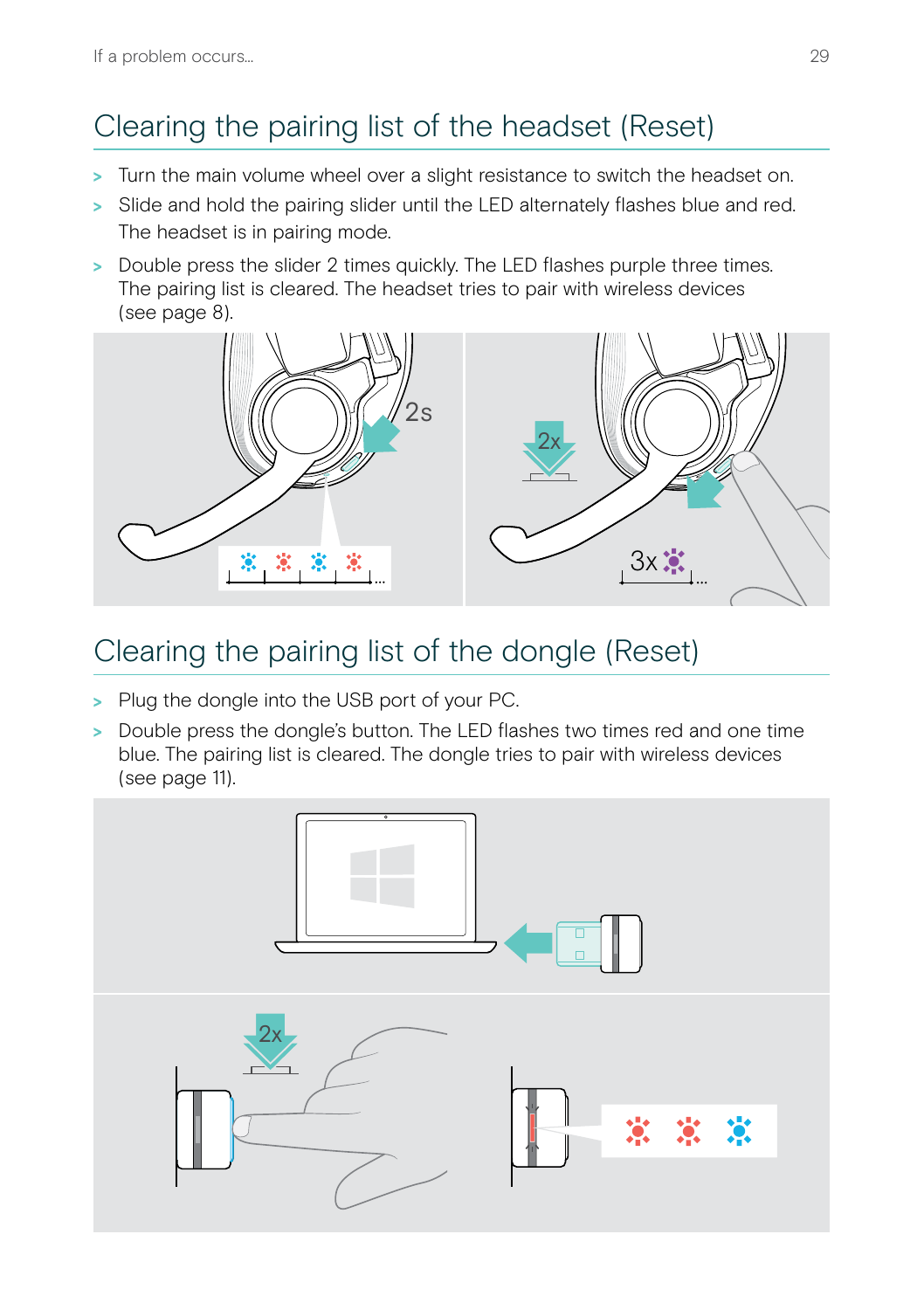## <span id="page-30-0"></span>Specifications

#### GSP 670 headset

| Dimensions (W x H x D)          | 200 x 90 x 190 mm / 7.9 x 3.5 x 7.5 in                            |  |
|---------------------------------|-------------------------------------------------------------------|--|
| Weight                          | 399 g / 0.88 lbs / 14.07 oz                                       |  |
| Connector                       | USB A to Micro USB                                                |  |
| Standby time                    | Streaming/Music: up to 16 hours<br>Sleep mode:<br>up to 200 hours |  |
| Talk time via Bluetooth         | up to 20 hours                                                    |  |
| Charging time                   | approx. 1.2 h @ 5 V, 430 mA                                       |  |
| Rechargeable battery (built-in) | Lithium Polymer / 3.7 V / 335 mA                                  |  |
| Max. charging voltage           | 5.1 V / max. current 470 mA                                       |  |
| Speaker principle               | dynamic, closed                                                   |  |
| Frequency response              | Microphone:<br>10 Hz - 7,300 Hz<br>Speakers:<br>10 Hz - 23,000 Hz |  |
| Sound pressure                  | max. 112 dB                                                       |  |
| Total harmonic distortion (THD) | $<$ 0.07 %                                                        |  |
| Microphone type                 | <b>Bi-Directional ECM</b>                                         |  |
| Impedance                       | $28 \Omega$                                                       |  |
| Microphone Pick-up pattern      | Noise Cancellation                                                |  |
| Microphone Sensitivity          | -47 dBV/Pa                                                        |  |
| <b>Bluetooth</b>                |                                                                   |  |
| Bluetooth                       | version 5.0 / class 1                                             |  |
| Range                           | up to 20 m / 65.6 ft                                              |  |

Transmission frequency 2402 – 2480 MHz

- Profiles HSP Headset Profile (version 1.2)
	- HFP Handsfree Profile (version 1.7)
	- A2DP Advanced Audio Distribution Profile (version 1.3)

#### Output power max. 10 dBm (EIRP)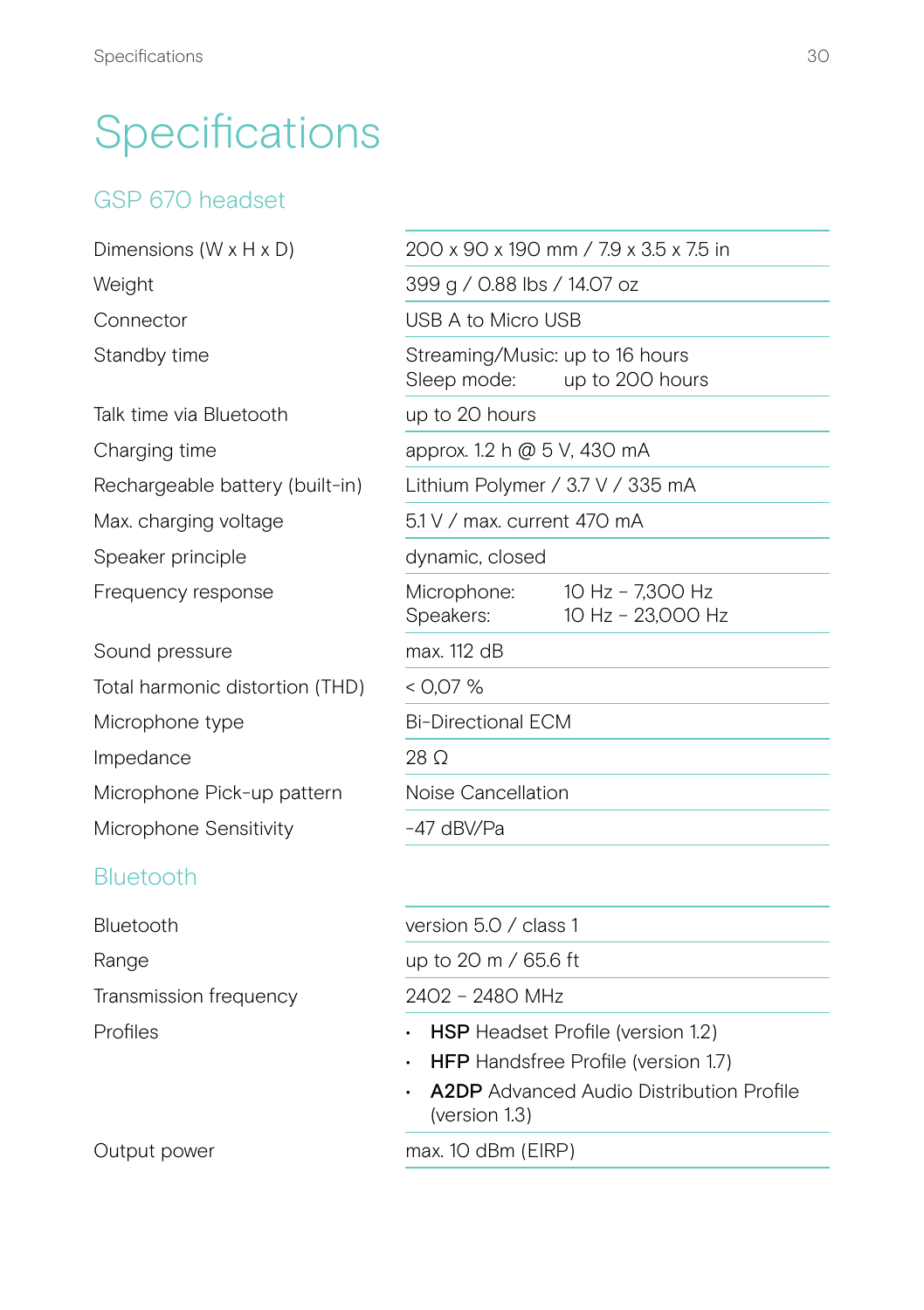#### GSA 70 dongle

| Dimensions $(W \times H \times D)$ | 22 x 16 x 6 mm / 0.87 x 0.63 x 0.24 in |
|------------------------------------|----------------------------------------|
| Weight                             | 2 g / 0.07 oz / 0.004 lbs              |
| Connector                          | USB-A plug                             |
| Range                              | up to 10 m / 32.8 ft                   |
| Transmission frequency             | 2402 - 2480 MHz                        |
| Output power                       | $max. 8$ dBm (EIRP)                    |
| Headset   Dongle                   |                                        |
| Temperature range                  | 0 °C to +40 °C / +32 °F to +104 °F     |
| Relative humidity                  | 10~80%                                 |

#### **Trademarks**

The Bluetooth® word mark and logos are registered trademarks owned by Bluetooth SIG, Inc. and any use of such marks by DSEA A/S is under license.

"PlayStation®" is a registered trademark or trademark of Sony Interactive Entertainment Inc. also "PS5™"/"PS4™" is a trademark of the same company.

All other trademarks are the property of their respective owners.